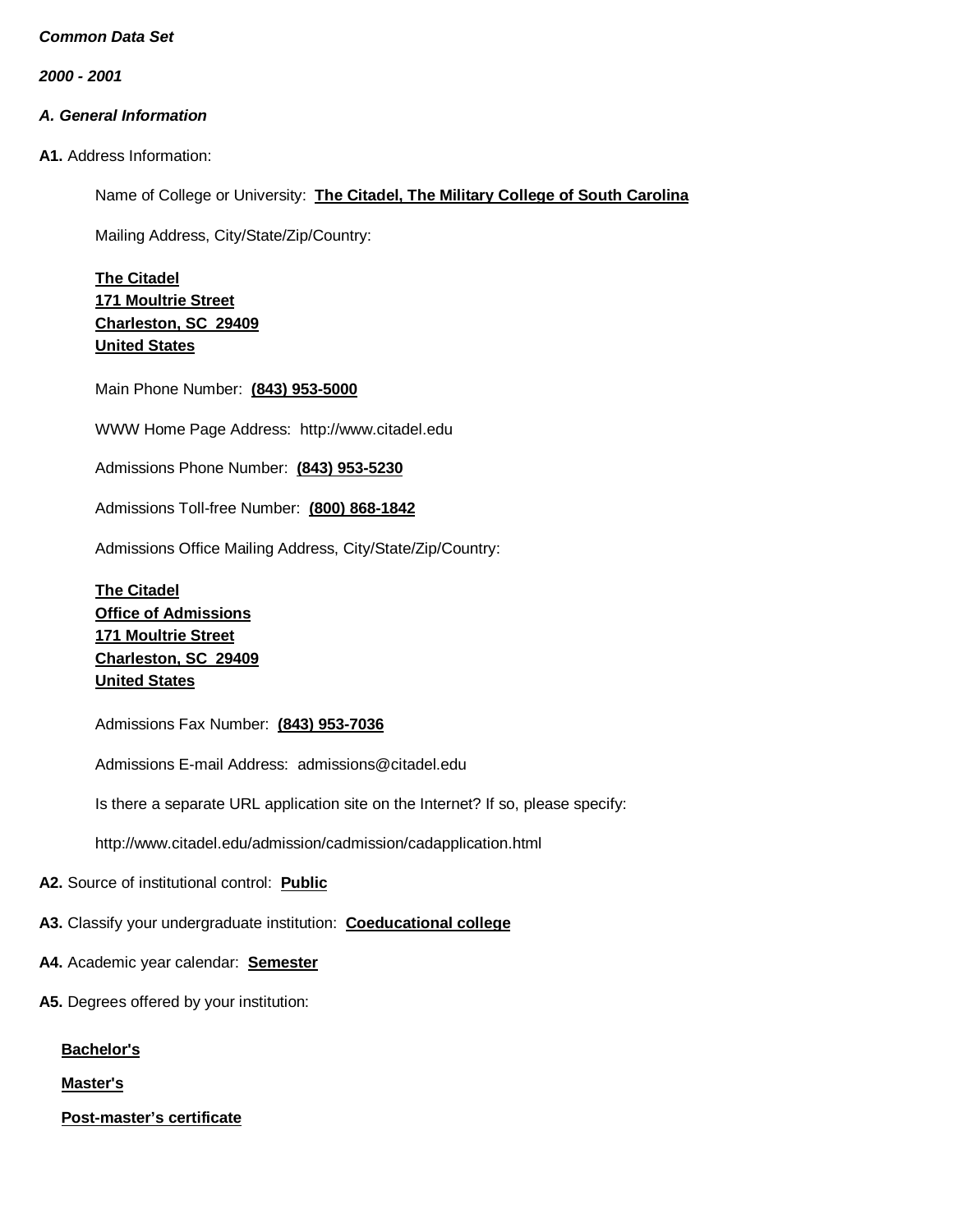# *B. Enrollment and Persistence*

**B1.** Institutional Enrollment Men and Women: Provide numbers of students for each of the following categories as of the institution's official fall reporting date or as of October 15, 2000.

|                                                        |                | <b>FULL-TIME</b> |                | <b>PART-TIME</b> |  |  |  |
|--------------------------------------------------------|----------------|------------------|----------------|------------------|--|--|--|
|                                                        | Men            | Women            | <b>Men</b>     | Women            |  |  |  |
| <b>Undergraduates</b>                                  |                |                  |                |                  |  |  |  |
| Degree-seeking, first-time freshmen                    | 528            | 25               | $\mathbf 0$    | $\mathbf 0$      |  |  |  |
| Other first-year, degree-seeking                       | 55             | 3                | $\Omega$       | $\mathbf 0$      |  |  |  |
| All other degree-seeking                               | 1,208          | 57               | 56             | $\boldsymbol{9}$ |  |  |  |
| Total degree-seeking                                   | 1,791          | 85               | 56             | $\boldsymbol{9}$ |  |  |  |
| All other undergraduates enrolled in<br>credit courses | $\mathbf 0$    | 0                | $\overline{7}$ | 47               |  |  |  |
| <b>Total undergraduates</b>                            | 1,791          | 85               | 63             | 56               |  |  |  |
| <b>First-professional</b>                              |                |                  |                |                  |  |  |  |
| First-time, first-professional students                | 0              | 0                | $\mathbf 0$    | $\mathbf 0$      |  |  |  |
| All other first-professionals                          | $\overline{0}$ | $\overline{0}$   | $\mathbf 0$    | $\mathbf 0$      |  |  |  |
| <b>Total first-professional</b>                        | $\mathbf 0$    | $\mathbf 0$      | $\mathbf 0$    | 0                |  |  |  |
| Graduate                                               |                |                  |                |                  |  |  |  |
| Degree-seeking, first-time                             | 15             | 42               | 57             | 77               |  |  |  |
| All other degree-seeking                               | 38             | 52               | 167            | 224              |  |  |  |
| All other graduates enrolled in credit<br>courses      | 4              | 3                | 144            | 1,054            |  |  |  |
| <b>Total graduate</b>                                  | 57             | 97               | 368            | 1355             |  |  |  |

Total all undergraduates: **1,995**

Total all graduate and professional students: **1,877**

GRAND TOTAL ALL STUDENTS: **3,872**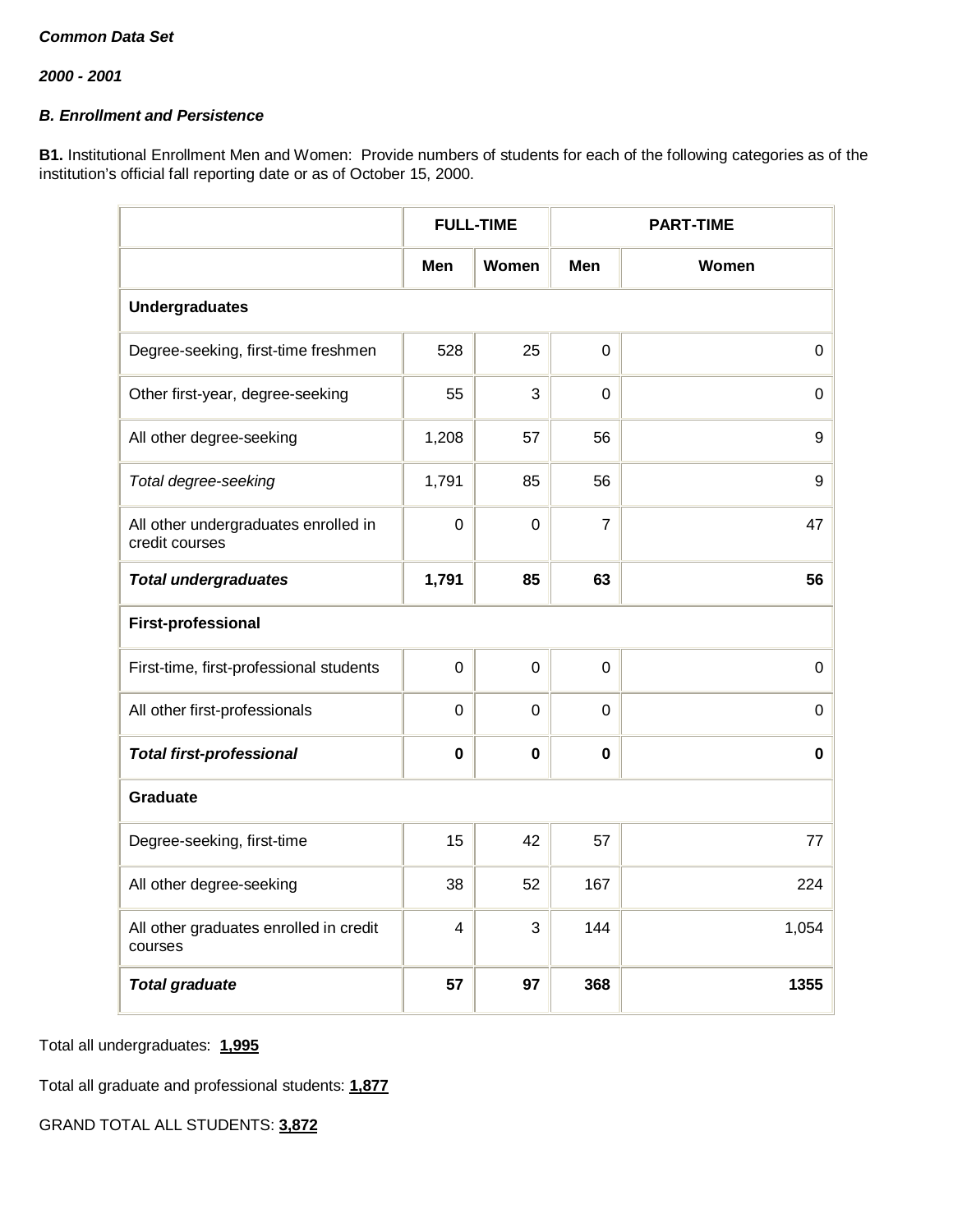#### *2000 - 2001*

**B2.** Enrollment by Racial/Ethnic Category: Provide numbers of undergraduate students for each of the following categories as of the institution's official fall reporting date or as of October 15, 2000.

|                                   | <b>Degree-seeking First-</b><br>time First year | Degree-seeking<br><b>Undergraduates</b> | <b>Total Undergraduates</b> |
|-----------------------------------|-------------------------------------------------|-----------------------------------------|-----------------------------|
| Nonresident aliens                | 16                                              | 54                                      | 70                          |
| Black, non-Hispanic               | 36                                              | 115                                     | 151                         |
| American Indian or Alaskan Native | 1                                               | 3                                       | 4                           |
| Asian or Pacific Islander         | 17                                              | 25                                      | 42                          |
| Hispanic                          | 27                                              | 53                                      | 80                          |
| White, non-Hispanic               | 456                                             | 1,138                                   | 1,594                       |
| Race/ethnicity unknown            | 0                                               | 0                                       | $\mathbf{0}$                |
| <b>Total</b>                      | 553                                             | 1,388                                   | 1,941                       |

#### **Persistence**

**B3.** Number of degrees awarded by your institution from July 1, 1999, to June 30, 2000:

Bachelor's degrees: **385**

Master's degrees: **163**

Post-master's certificates: **13**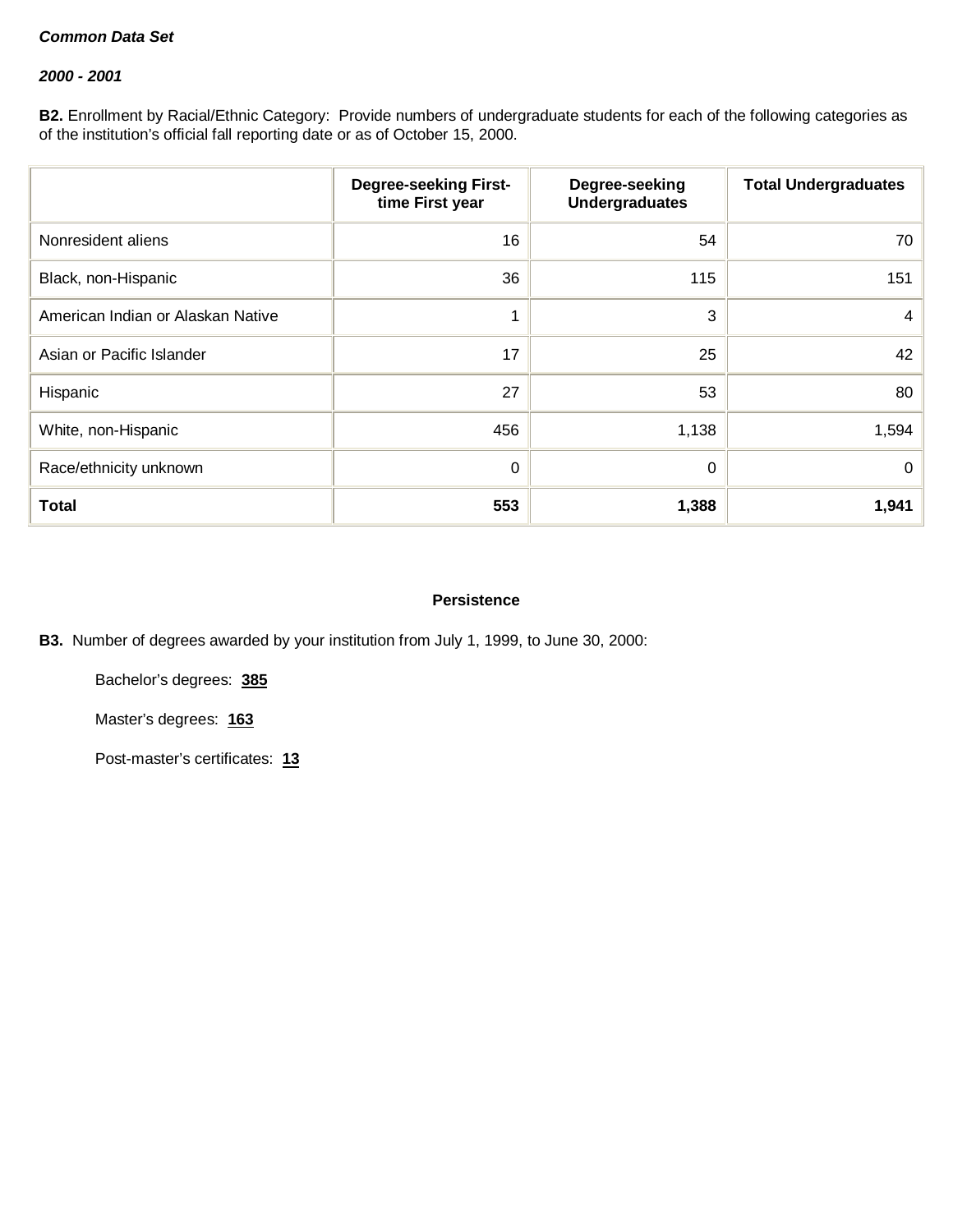#### **Graduation Rates**

The items in this section correspond to data elements formerly collected by IPEDS or currently collected by the IPEDS Webbased Data Collection System's Graduation Rate Survey (GRS). For complete instructions and definitions of data elements, see the IPEDS GRS instructions and glossary on the 1999 paper-based survey or the 2000 Web-based survey.

#### **For Bachelor's or Equivalent Programs**

Report for the cohort of full-time first-time bachelor's (or equivalent) degree-seeking undergraduate students who entered in fall 1994. Include in the cohort those who entered your institution during the summer term preceding fall 1994.

**B4.** Initial 1994 cohort of first-time, full-time bachelor's (or equivalent) degree-seeking undergraduate students; total all students: **481**

**B5.** Of the initial 1994 cohort, how many did not persist and did not graduate for the following reasons: deceased, permanently disabled, armed forces, foreign aid service of the federal government, or official church missions; total allowable exclusions: **2**

**B6.** Final 1994 cohort, after adjusting for allowable exclusions: **479** (Subtract question B5 from question B4)

**B7.** Of the initial 1994 cohort, how many completed the program in four years or less (by August 31, 1998): **284**

**B8.** Of the initial 1994 cohort, how many completed the program in more than four years but in five years or less (after August 31, 1998 and by August 31, 1999): **27**

**B9.** Of the initial 1994 cohort, how many completed the program in more than five years but in six years or less (after August 31, 1999 and by August 31, 2000): **7**

**B10**. Total graduating within six years (sum of questions B7, B8, and B9): **318**

**B11.** Six-year graduation rate for 1994 cohort (question B10 divided by question B6): **66.4 %**

#### **Retention Rates**

Report for the cohort of all full-time, first-time bachelor's (or equivalent) degree-seeking undergraduate students who entered in fall 1999 (or the preceding summer term). The initial cohort may be adjusted for students who departed for the following reasons: deceased, permanently disabled, armed forces, foreign aid service of the federal government or official church missions. No other adjustments to the initial cohort should be made.

**B22.** For the cohort of all full-time bachelor's (or equivalent) degree-seeking undergraduate students who entered your institution as freshmen in fall 1999 (or the preceding summer term), what percentage was enrolled at your institution as of the date your institution calculates its official enrollment in fall 2000? **73.7 %**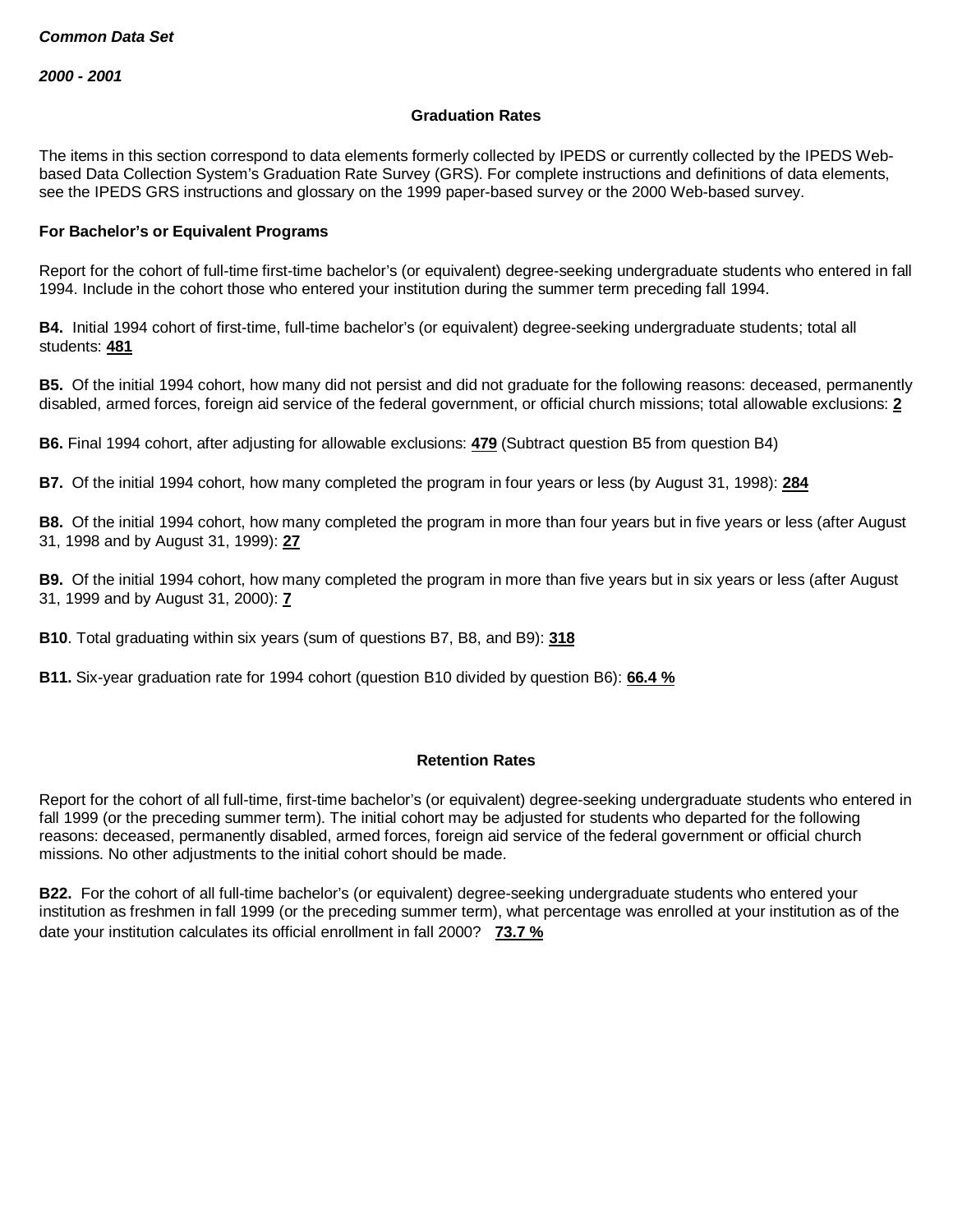# *C. First-Time, First-Year (Freshman) Admission*

# **Applications**

**C1.** First-time, first-year (freshman) students**:** Provide the number of degree-seeking, first-time, first-year students who applied, were admitted, and enrolled (full- or part-time) in fall 2000. Include early decision, early action, and students who began studies during summer in this cohort. Applicants should include only those students who fulfilled the requirements for consideration for admission (i.e., who completed actionable applications) and who have been notified of one of the following actions: admission, nonadmission, placement on waiting list, or application withdrawn (by applicant or institution). Admitted applicants should include wait-listed students who were subsequently offered admission.

Total first-time, first-year (freshman) men who applied: **1,639**

Total first-time, first-year (freshman) women who applied: **165**

Total first-time, first-year (freshman) men who were admitted: **1,327**

Total first-time, first-year (freshman) women who were admitted: **126**

Total full-time, first-time, first-year (freshman) men who enrolled: **528**

Total part-time, first-time, first-year (freshman) men who enrolled: **0**

Total full-time, first-time, first-year (freshman) women who enrolled: **25**

Total part-time, first-time, first-year (freshman) women who enrolled: **0**

**C2.** Freshman wait-listed students (students who met admission requirements but whose final admission was contingent on space availability):

Do you have a policy of placing students on a waiting list? No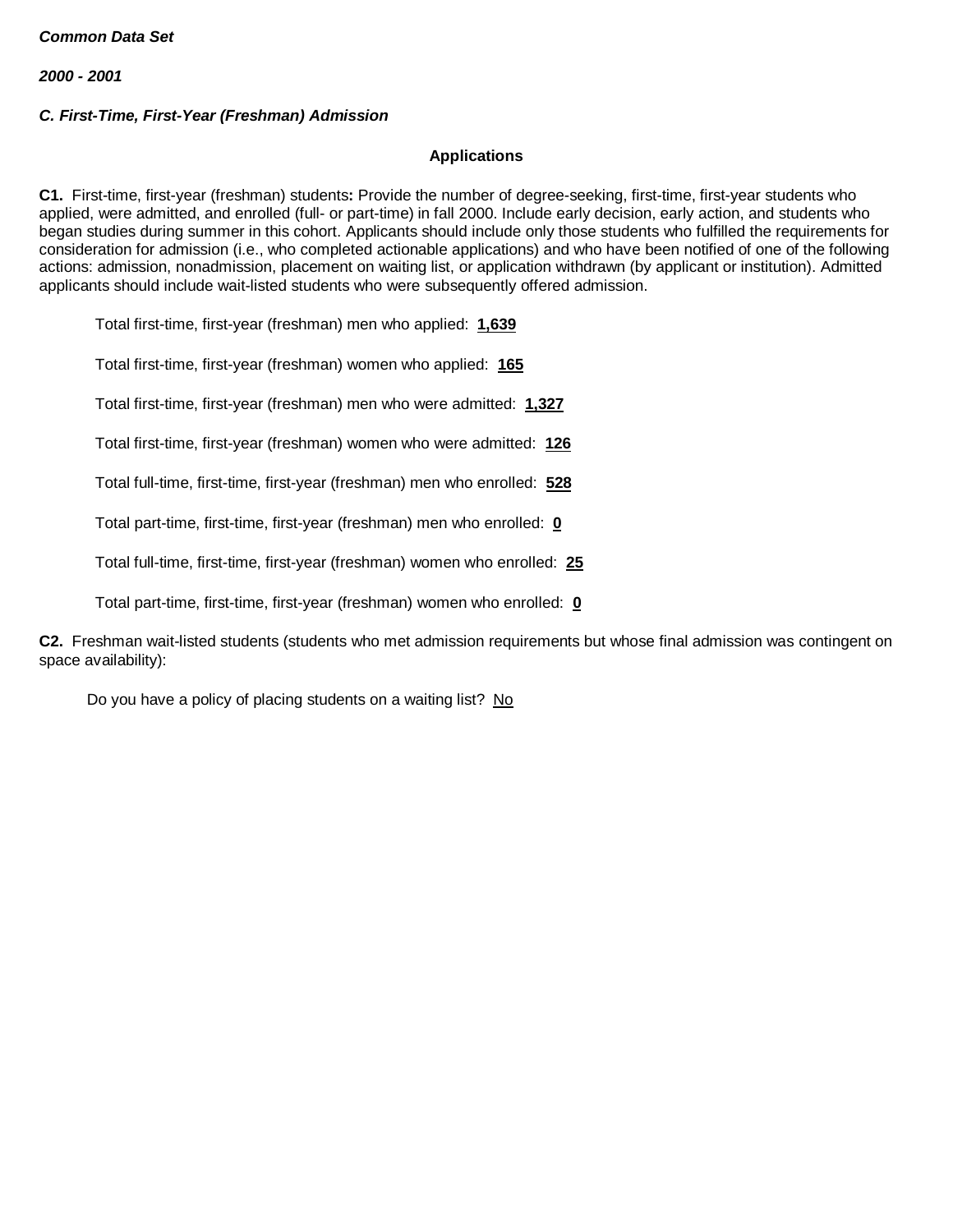#### **Admission Requirements**

**C3.** High school completion requirement:

Check the appropriate box to identify your high school completion requirement for degree-seeking entering students:

#### **High school diploma is required and GED is accepted**

**C4.** Does your institution require or recommend a general college-preparatory program for degree-seeking students?

#### **Require**

**C5.** Distribution of high school units required and/or recommended: Specify the distribution of academic high school course units required and/or recommended of all or most degree-seeking students using Carnegie units (one unit equals one year of study or its equivalent). If you use a different system for calculating units, please convert.

|                                  | <b>Units Required</b> | <b>Units Recommended</b> |
|----------------------------------|-----------------------|--------------------------|
| Total academic units             | 16                    |                          |
| English                          | $\overline{4}$        |                          |
| Mathematics                      | 3                     |                          |
| Science                          | $\overline{2}$        |                          |
| Of these, units that must be lab | 2                     |                          |
| Foreign language                 | $\overline{2}$        |                          |
| Social studies                   | $\overline{2}$        |                          |
| History                          | 1                     |                          |
| Academic electives               | 1                     |                          |
| Other: PE or ROTC                |                       |                          |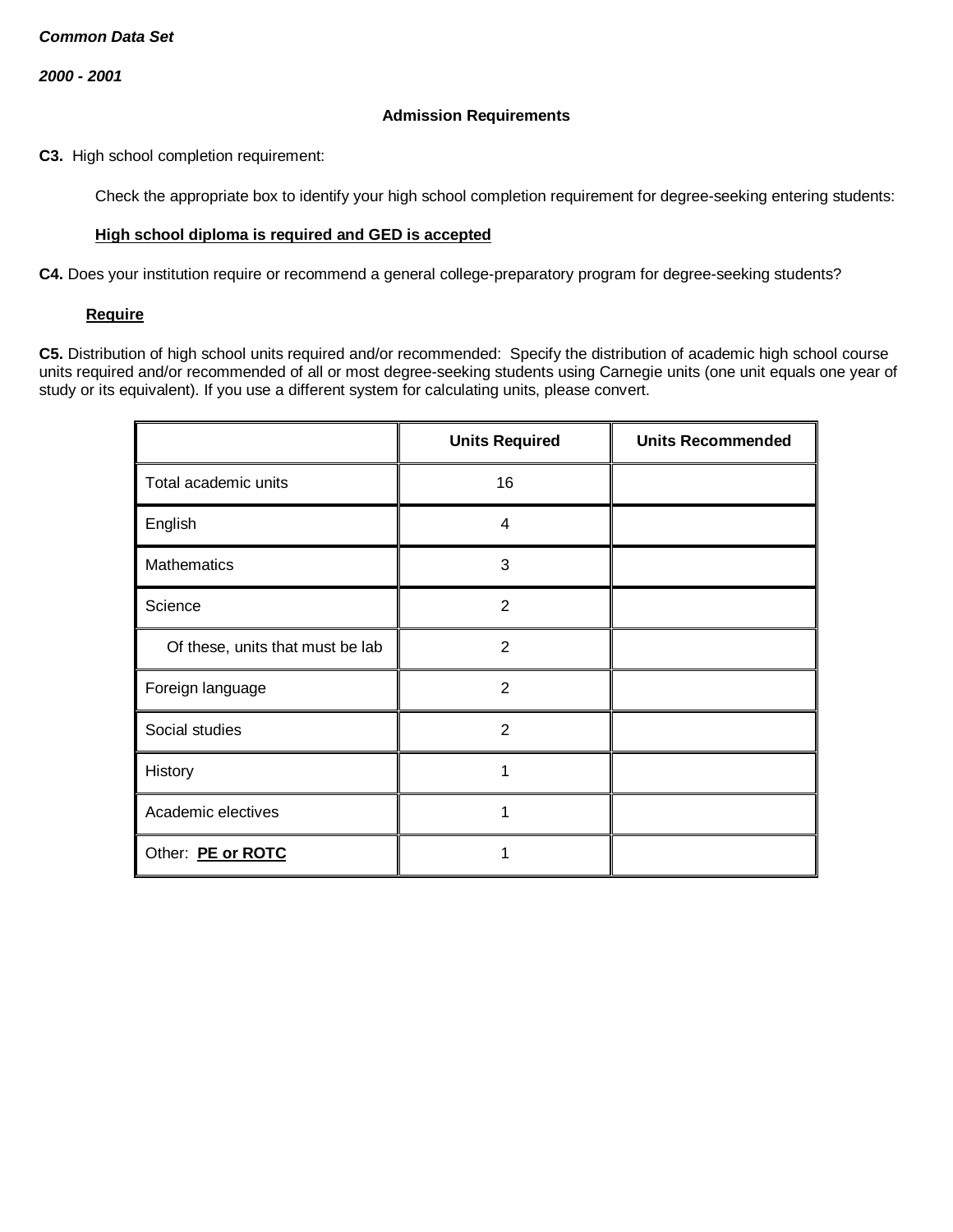## **Basis for Selection**

**C6.** Do you have an open admission policy, under which virtually all secondary school graduates or students with GED equivalency diplomas are admitted without regard to academic record, test scores, or other qualifications? **No**

**C7.** Relative importance of each of the following academic and nonacademic factors in your first-time, first-year, degreeseeking (freshman) admission decisions.

|                                  | <b>Very Important</b>     | Important                 | <b>Considered</b>         | <b>Not</b><br><b>Considered</b> |  |  |
|----------------------------------|---------------------------|---------------------------|---------------------------|---------------------------------|--|--|
| <b>Academic</b>                  |                           |                           |                           |                                 |  |  |
| Secondary school record          | $\boldsymbol{\mathsf{x}}$ |                           |                           |                                 |  |  |
| Class rank                       |                           |                           | $\boldsymbol{\mathsf{X}}$ |                                 |  |  |
| Recommendation(s)                |                           |                           |                           | $\boldsymbol{\mathsf{X}}$       |  |  |
| Standardized test scores         | $\boldsymbol{\mathsf{X}}$ |                           |                           |                                 |  |  |
| Essay                            |                           |                           |                           | $\boldsymbol{\mathsf{X}}$       |  |  |
|                                  |                           |                           |                           |                                 |  |  |
| <b>Nonacademic</b>               |                           |                           |                           |                                 |  |  |
| Interview                        |                           |                           | $\pmb{\chi}$              |                                 |  |  |
| Extracurricular activities       |                           | $\boldsymbol{\mathsf{X}}$ |                           |                                 |  |  |
| Talent/ability                   |                           | $\boldsymbol{\mathsf{x}}$ |                           |                                 |  |  |
| Character/personal qualities     |                           | $\boldsymbol{\mathsf{X}}$ |                           |                                 |  |  |
| Alumni/ae relation               |                           |                           | $\boldsymbol{\mathsf{x}}$ |                                 |  |  |
| Geographical residence           |                           |                           | $\pmb{\mathsf{X}}$        |                                 |  |  |
| State residency                  |                           | $\pmb{\mathsf{X}}$        |                           |                                 |  |  |
| Religious affiliation/commitment |                           |                           |                           | $\boldsymbol{\mathsf{x}}$       |  |  |
| Minority status                  |                           | $\boldsymbol{\mathsf{X}}$ |                           |                                 |  |  |
| Volunteer work                   |                           |                           | $\pmb{\mathsf{X}}$        |                                 |  |  |
| Work experience                  |                           |                           |                           | $\boldsymbol{\mathsf{X}}$       |  |  |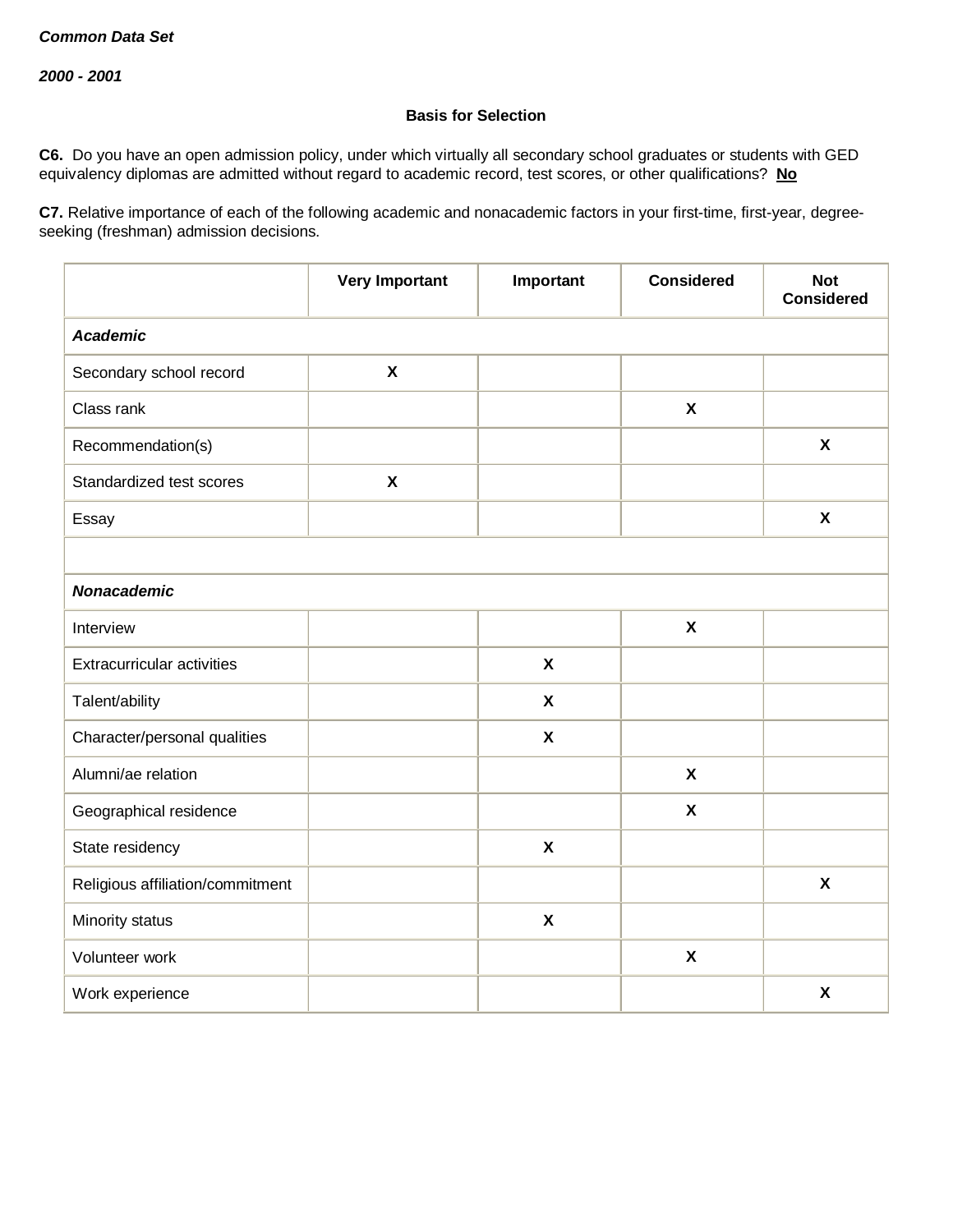*2000 - 2001*

## **SAT and ACT Policies**

#### **C8.** Entrance exams:

A. Does your institution make use of SAT I, SAT II, or ACT scores in admission decisions for first-time, first-year, degree-seeking applicants? **Yes**

If yes, place check marks in the appropriate boxes below to reflect your institution's policies for use in admission.

|                               | <b>ADMISSION</b>          |                  |                                   |                                        |                 |
|-------------------------------|---------------------------|------------------|-----------------------------------|----------------------------------------|-----------------|
|                               | Require                   | <b>Recommend</b> | <b>Require for</b><br><b>Some</b> | <b>Consider If</b><br><b>Submitted</b> | <b>Not Used</b> |
| SAT I                         |                           |                  |                                   |                                        |                 |
| <b>ACT</b>                    |                           |                  |                                   |                                        |                 |
| SAT I or ACT (no preference)  |                           |                  |                                   |                                        |                 |
| SAT I or ACT--SAT I preferred | $\boldsymbol{\mathsf{X}}$ |                  |                                   |                                        |                 |
| SAT I or ACT--ACT preferred   |                           |                  |                                   |                                        |                 |
| SAT I and SAT II              |                           |                  |                                   |                                        |                 |
| SAT I and SAT II or ACT       |                           |                  |                                   |                                        |                 |
| <b>SAT II</b>                 |                           |                  |                                   |                                        |                 |

In addition, does your institution use applicants' test scores for placement or counseling?

Placement **Yes**

Counseling **No**

B. Does your institution use the SAT I or II or the ACT for placement only? **No**

C. Latest date by which SAT I or ACT scores must be received for fall-term admission: **June 1**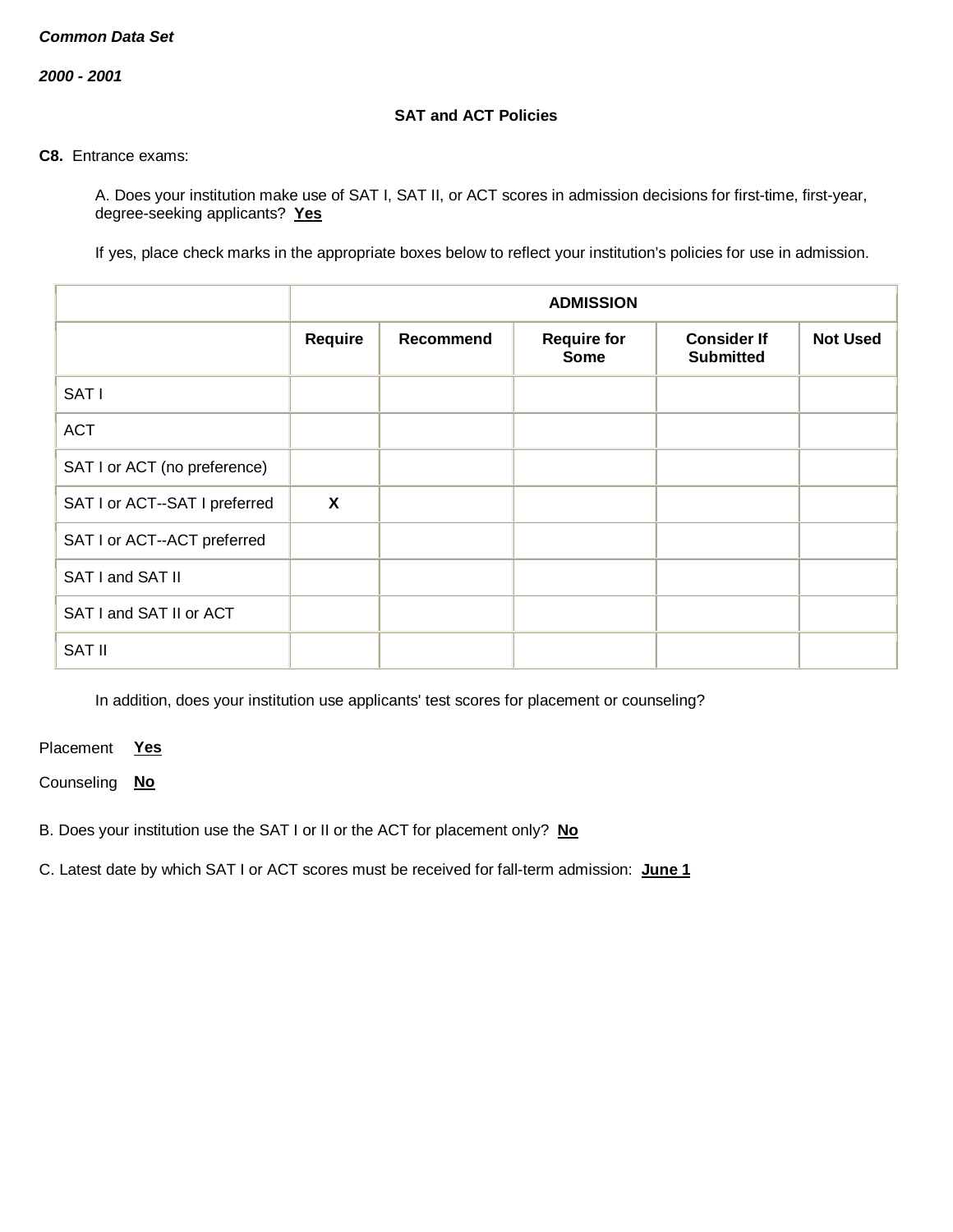### **Freshman Profile**

Provide percentages for ALL enrolled, degree-seeking, full-time and part-time, first-time, first-year (freshman) students enrolled in fall 2000, including students who began studies during summer, international students/nonresident aliens, and students admitted under special arrangements.

**C9.** Percent and number of first-time, first-year (freshman) students enrolled in fall 2000 who submitted national standardized (SAT/ACT) test scores:

Include information for ALL enrolled, degree-seeking, first-time, first-year (freshman) students who submitted test scores. Do not include partial test scores (e.g., mathematics scores but not verbal for a category of students) or combine other standardized test results (such as TOEFL) in this item. SAT scores should be recentered scores. The 25th percentile is the score that 25 percent scored at or below; the 75th percentile score is the one that 25 percent scored at or above.

Percent submitting SAT scores: **82.6%** Number submitting SAT scores: **457**

Percent submitting ACT scores: **16.6%** Number submitting ACT scores: **92**

|                      | 25th Percentile | <b>75th Percentile</b> |
|----------------------|-----------------|------------------------|
| <b>SAT I Verbal</b>  | 470             | 570                    |
| SAT I Math           | 490             | 590                    |
| <b>ACT Composite</b> | 22              | 25                     |
| <b>ACT English</b>   |                 |                        |
| <b>ACT Math</b>      |                 |                        |

Percent of first-time, first-year (freshman) students with scores in each range:

|         | <b>SAT I Verbal</b> | <b>SAT I Math</b> |
|---------|---------------------|-------------------|
| 700-800 | 0.9%                | 1.8%              |
| 600-699 | 11.8%               | 15.5%             |
| 500-599 | 44.2%               | 48.4%             |
| 400-499 | 42.0%               | 33.7%             |
| 300-399 | 1.1%                | 0.7%              |
| 200-299 | $0.0\%$             | 0.0%              |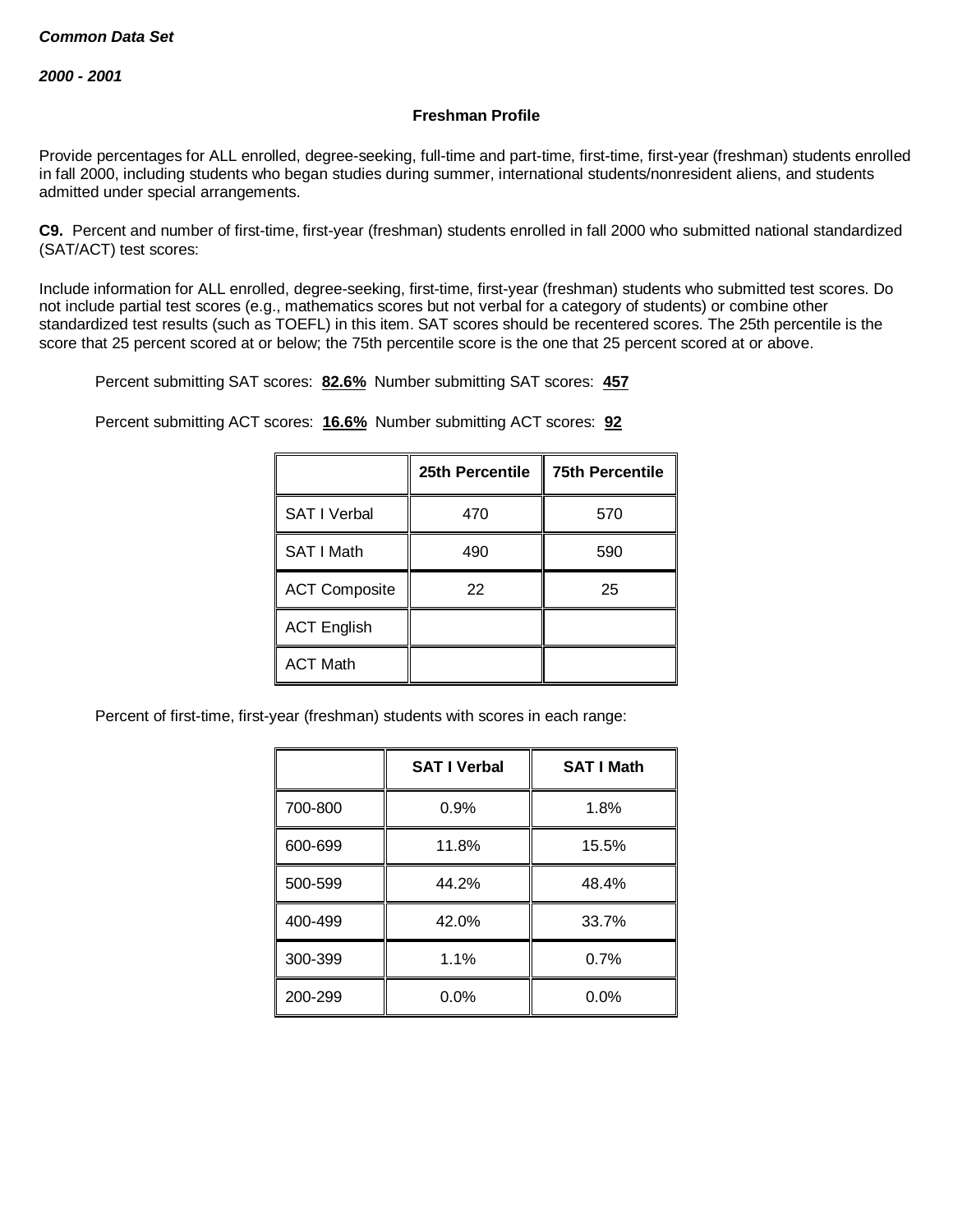#### *2000 - 2001*

|           | <b>ACT</b><br><b>Composite</b> | <b>ACT English</b> | <b>ACT Math</b> |
|-----------|--------------------------------|--------------------|-----------------|
| 30-36     | 2.2%                           |                    |                 |
| 24-29     | 48.9%                          |                    |                 |
| 18-23     | 48.9%                          |                    |                 |
| $12 - 17$ | 0.0%                           |                    |                 |
| $6 - 11$  | 0.0%                           |                    |                 |
| Below 6   | 0.0%                           |                    |                 |

**C10.** Percent of all degree-seeking, first-time, first-year (freshman) students who had high school class rank within each of the following ranges (report information for those students from whom you collected high school rank information).

Percent in top tenth of high school graduating class: **9.0%**

Percent in top quarter of high school graduating class: **29.2%**

Percent in top half of high school graduating class: **67.5%**

Percent in bottom half of high school graduating class: **32.5%**

Percent in bottom quarter of high school graduating class: **6.7%**

Percent of total first-time, first-year (freshman) students who submitted high school class rank: **86.8%**

Percent of total first-time, first-year (freshman) students who submitted high school GPA: **98.6%**

**C11.** Percentage of all enrolled, degree-seeking, first-time, first-year (freshman) students who had high school grade-point averages within each of the following ranges (using 4.0 scale). Report information only for those students from whom you collected high school GPA.

Percent who had GPA of 3.0 and higher: **54.9%**

Percent who had GPA between 2.0 and 2.99: **44.8%**

Percent who had GPA between 1.0 and 1.99: **0.4%**

Percent who had GPA below 1.0: **0.0%**

**C12.** Average high school GPA of all degree-seeking, first-time, first-year (freshman) students who submitted GPA: **3.04**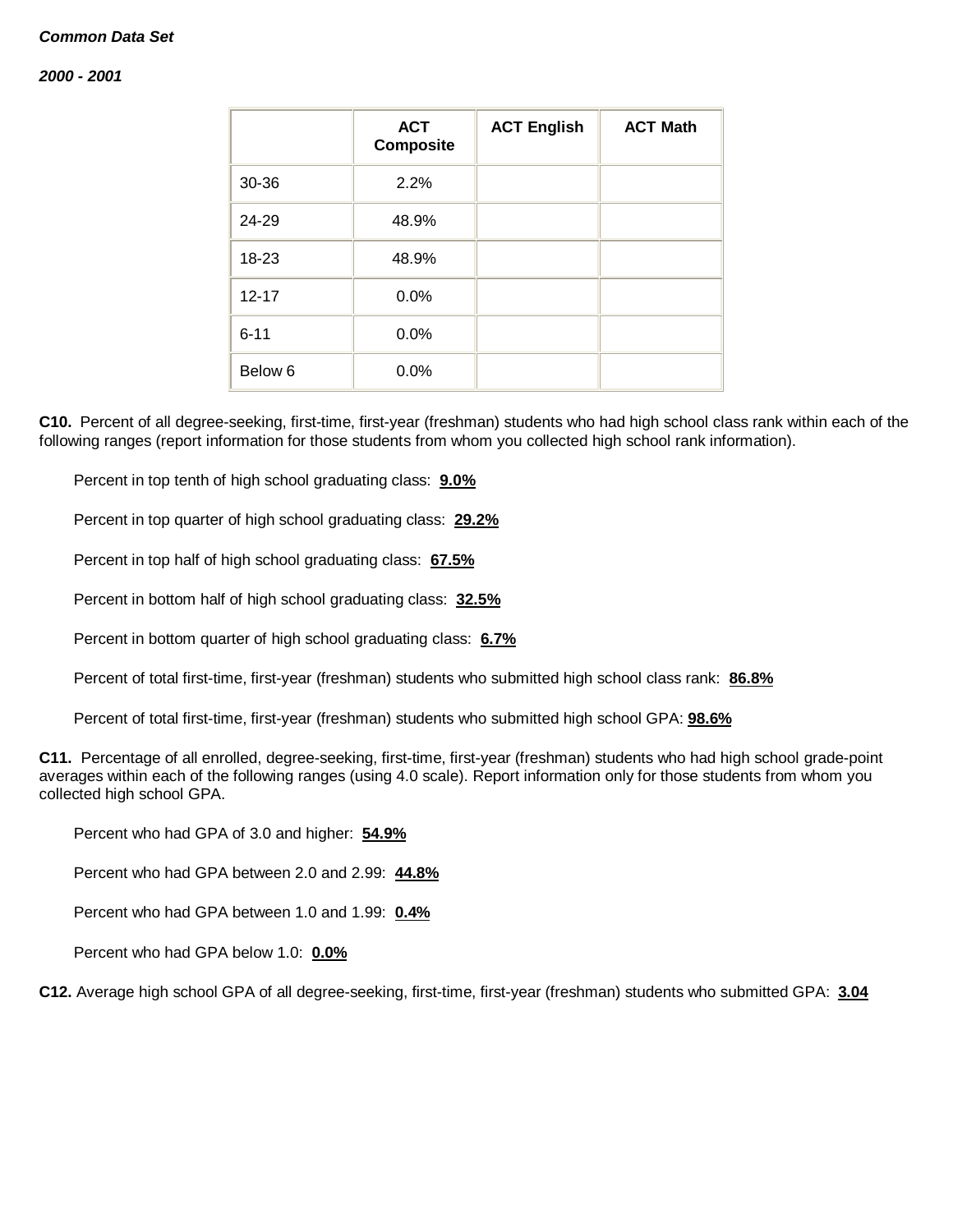*2000 - 2001*

#### **Admission Policies**

**C13.** Application fee:

Does your institution have an application fee? **Yes**

Amount of application fee: **\$35**

Can it be waived for applicants with financial need? **Yes**

**C14.** Application closing date:

Does your institution have an application closing date? **No**

**C15.** Are first-time, first-year students accepted for terms other than the fall? **No**

**C16.** Notification to applicants of admission decision sent:

On a rolling basis beginning (date): **September 1**

**C17.** Reply policy for admitted applicants*:*

Must reply by (date): **May 1**

**C18.** Deferred admission: Does your institution allow students to postpone enrollment after admission? **No**

**C19.** Early admission of high school students: Does your institution allow high school students to enroll as full-time, first-time, first-year (freshman) students one year or more before high school graduation? **No**

**C20.** Common application: Will you accept the Common Application distributed by the National Association of Secondary School Principals if submitted? **No**

Is your college a member of the Common Application Group? **No**

## **Early Decision and Early Action Plans**

**C21.** Early decision: Does your institution offer an early decision plan (an admission plan that permits students to apply and be notified of an admission decision well in advance of the regular notification date and that asks students to commit to attending if accepted) for first-time, first-year (freshman) applicants for fall enrollment? **No**

**C22.** Early action: Do you have a nonbinding early action plan whereby students are notified of an admission decision well in advance of the regular notification date but do not have to commit to attending your college? **No**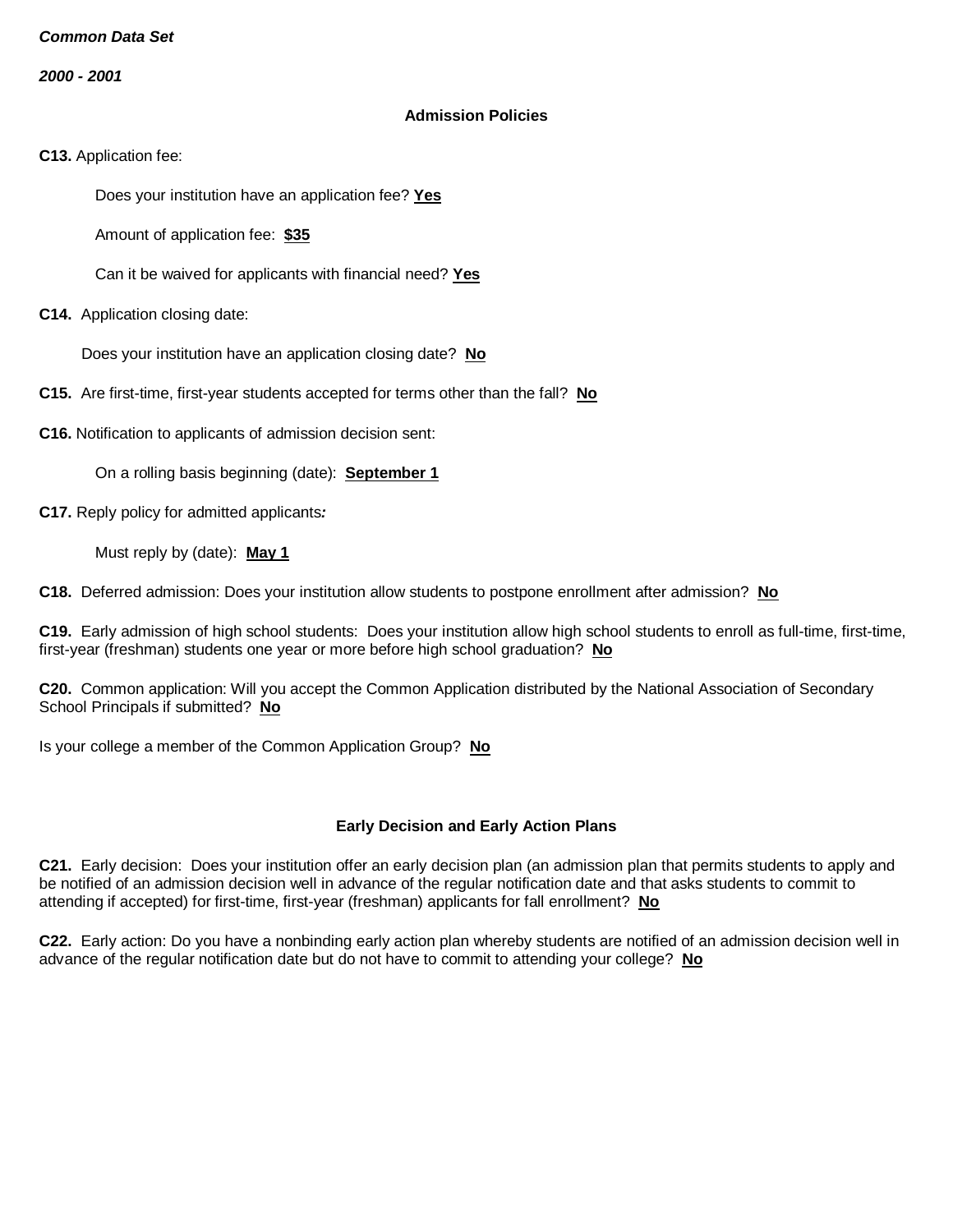*2000 - 2001*

# *D. Transfer Admission*

## **Fall Applicants**

**D1.** Does your institution enroll transfer students? **Yes**

If yes, may transfer students earn advanced standing credit by transferring credits earned from course work completed at other colleges/universities? **Yes**

**D2.** Provide the number of students who applied, were admitted, and enrolled as degree-seeking transfer students in fall 2000.

|       | <b>Applicants</b> | <b>Admitted</b><br><b>Applicants</b> | <b>Enrolled</b><br><b>Applicants</b> |
|-------|-------------------|--------------------------------------|--------------------------------------|
| Men   | 122               | 71                                   | 53                                   |
| Women | 12                |                                      | ኅ                                    |
| Total | 134               | 78                                   | 55                                   |

## **Application for Admission**

**D3.** Indicate terms for which transfers may enroll: **Fall**

**D4.** Must a transfer applicant have a minimum number of credits completed or else must apply as an entering freshman? **Yes**

If yes, what is the minimum number of credits and the unit of measure? **24 semester hours**

**D5.** Indicate all items required of transfer students to apply for admission:

|                                                         | <b>Required of</b><br>All | Recommended<br>of All | Recommended<br>of Some | <b>Required of</b><br><b>Some</b> | Not required |
|---------------------------------------------------------|---------------------------|-----------------------|------------------------|-----------------------------------|--------------|
| High school transcript                                  | X                         |                       |                        |                                   |              |
| College transcript(s)                                   | X                         |                       |                        |                                   |              |
| Essay or personal statement                             |                           |                       |                        |                                   | X            |
| Interview                                               |                           | X                     |                        |                                   |              |
| Standardized test scores                                | X                         |                       |                        |                                   |              |
| Statement of good standing<br>from prior institution(s) | X                         |                       |                        |                                   |              |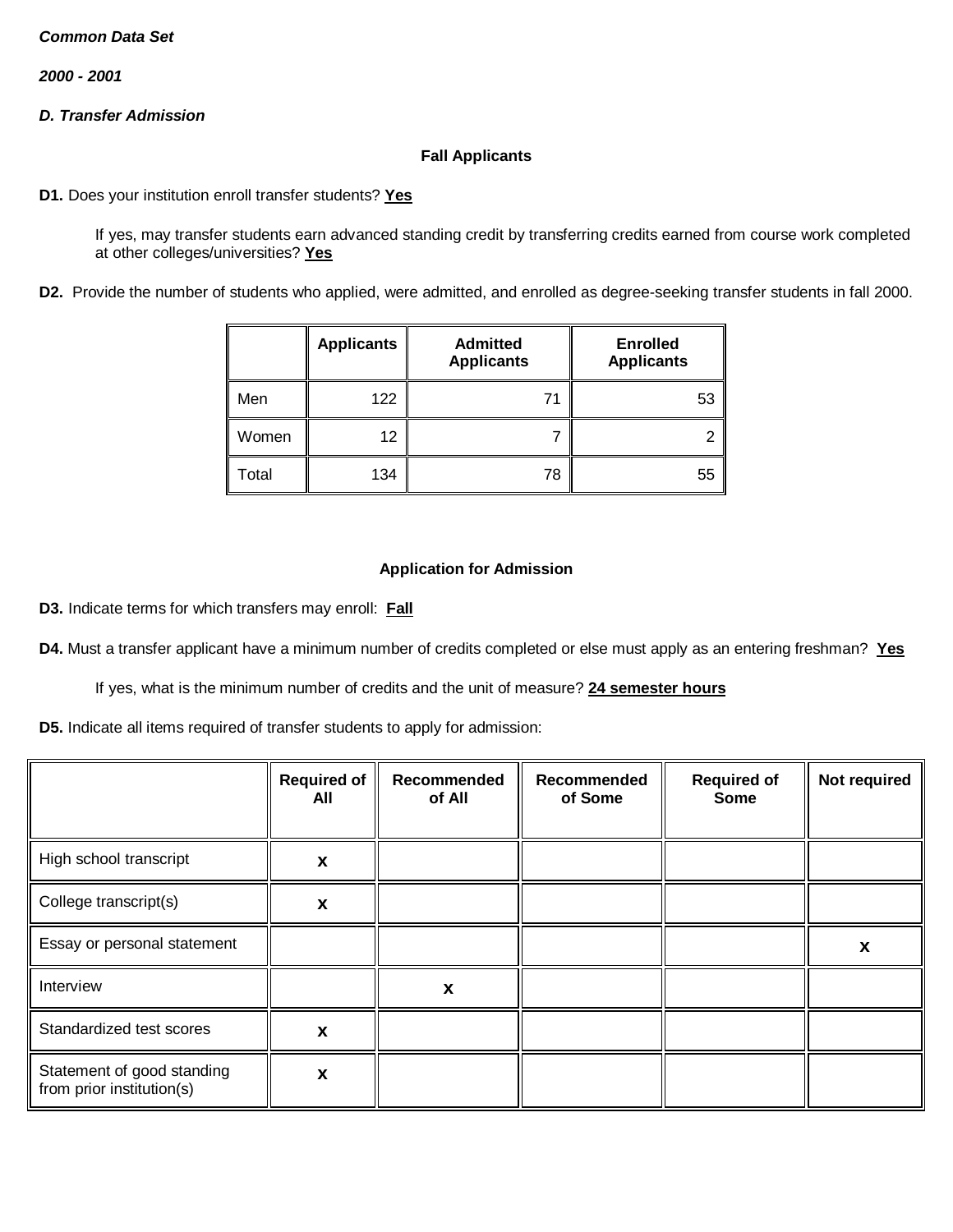### *2000 - 2001*

**D6.** If a minimum high school grade point average is required of transfer applicants, specify: **2.00** (on a 4.00 scale)

**D7**. If a minimum college grade point average is required of transfer applicants, specify: **2.00** (on a 4.00 scale)

**D8**. List any other application requirements specific to transfer applicants: (none)

**D9.** List application priority, closing, notification, and candidate reply dates for transfer students. If applications are reviewed on a continuous or rolling basis, place a check mark in the "Rolling admission" column.

|        | <b>Priority Date</b> | <b>Closing Date</b> | <b>Notification</b><br><b>Date</b> | <b>Reply Date</b> | <b>Rolling</b><br><b>Admission</b> |
|--------|----------------------|---------------------|------------------------------------|-------------------|------------------------------------|
| Fall   |                      |                     |                                    |                   | X                                  |
| Winter |                      |                     |                                    |                   | X                                  |
| Spring |                      |                     |                                    |                   | x                                  |
| Summer |                      |                     |                                    |                   | X                                  |

**D10.** Does an open admission policy, if reported, apply to transfer students? **No**

**D11**. Describe additional requirements for transfer admission, if applicable: (none)

## **Transfer Credit Policies**

**D12.** Report the lowest grade earned for any course that may be transferred for credit: **C**

**D13.** Maximum number of credits or courses that may be transferred from a two-year institution:

Number \_\_\_\_\_\_ Unit type \_\_\_\_\_\_\_\_\_\_

**D14.** Maximum number of credits or courses that may be transferred from a four-year institution:

Number \_\_\_\_\_\_\_\_ Unit type \_\_\_\_\_\_\_\_\_\_\_\_\_\_

- **D15.** Minimum number of credits that transfers must complete at your institution to earn an associate degree: **N/A**
- **D16.** Minimum number of credits that transfers must complete at your institution to earn a bachelor's degree: **(see D17)**
- **D17.** Describe other transfer credit policies:

#### **1. A transfer student must have completed a minimum of two semesters as a full-time student (minimum 12 hours each semester) maintaining a GPR of 2.0 (on a 4.0 scale).**

**2. Students are required to earn at The Citadel a minimum of one-half the semester hours prescribed for their major course of study.**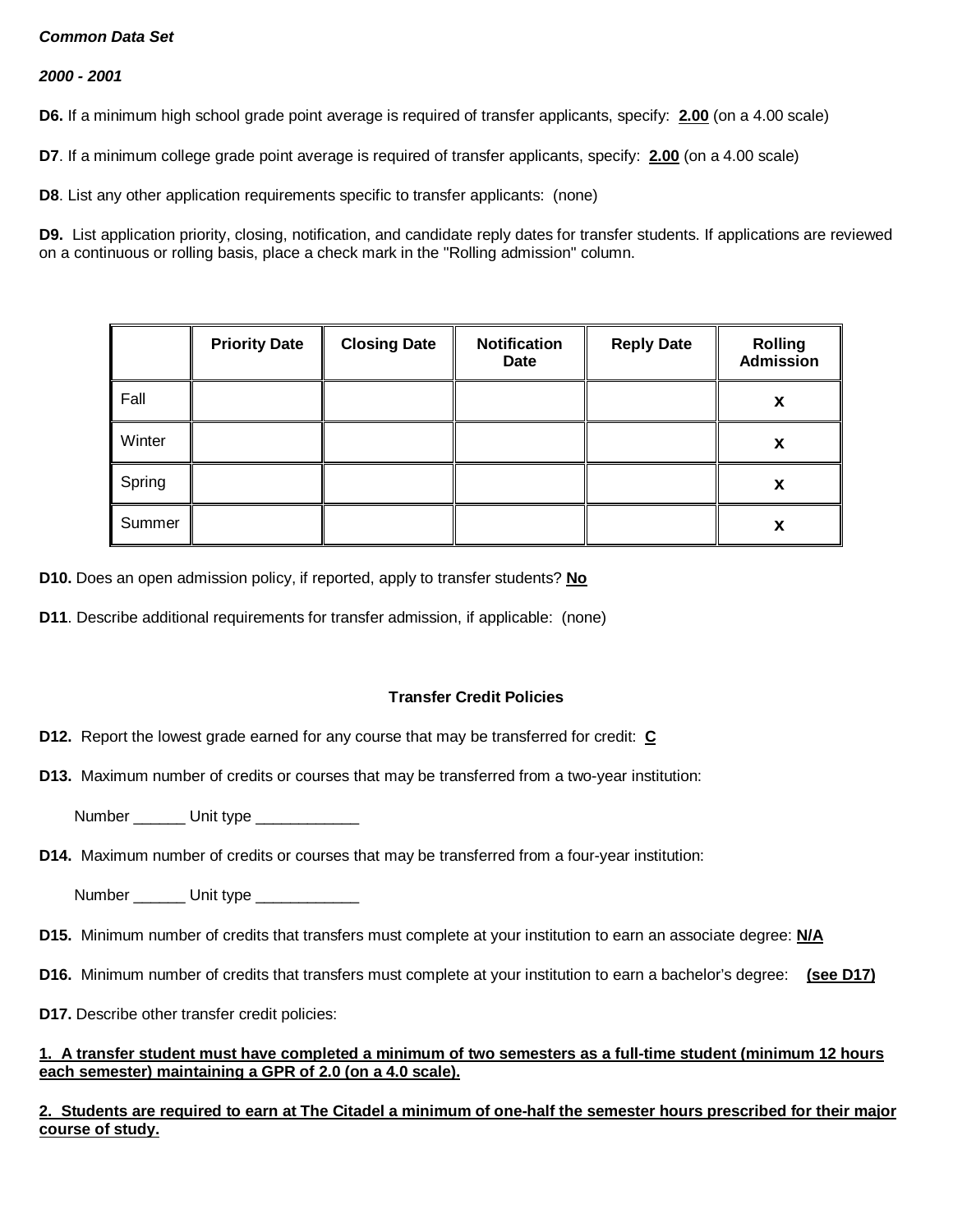*2000 - 2001*

# *E. Academic Offerings and Policies*

**E1.** Special study options: Identify those programs available at your institution. Refer to the glossary for definitions.

Double major

English as a Second Language (ESL)

Cross-registration

Honors program

Independent study

Internships

Study abroad

Teacher certification program

**E3.** Areas in which all or most students are required to complete some course work prior to graduation:

English (including composition)

Foreign languages

**History** 

Other: ROTC

**Mathematics** 

Sciences (biological or physical)

Social science

## **Library Collections**

Report the number of holdings. Refer to the 1998 IPEDS Academic Libraries Survey, Part D, for corresponding equivalents.

**E4.** Books, serial backfiles, electronic documents, and government documents (titles) that are accessible through the library's catalog **173,765** (sum of lines 27 and 29, column 2)

**E5.** Current serial subscriptions (paper, microform, electronic): **1,318** (sum of lines 30 and 31, column 2)

- **E6.** Microforms (units) : **1,077,587** (line 28, column 2)
- **E7.** Audiovisual materials (units): **1,426** (line 32, column 2)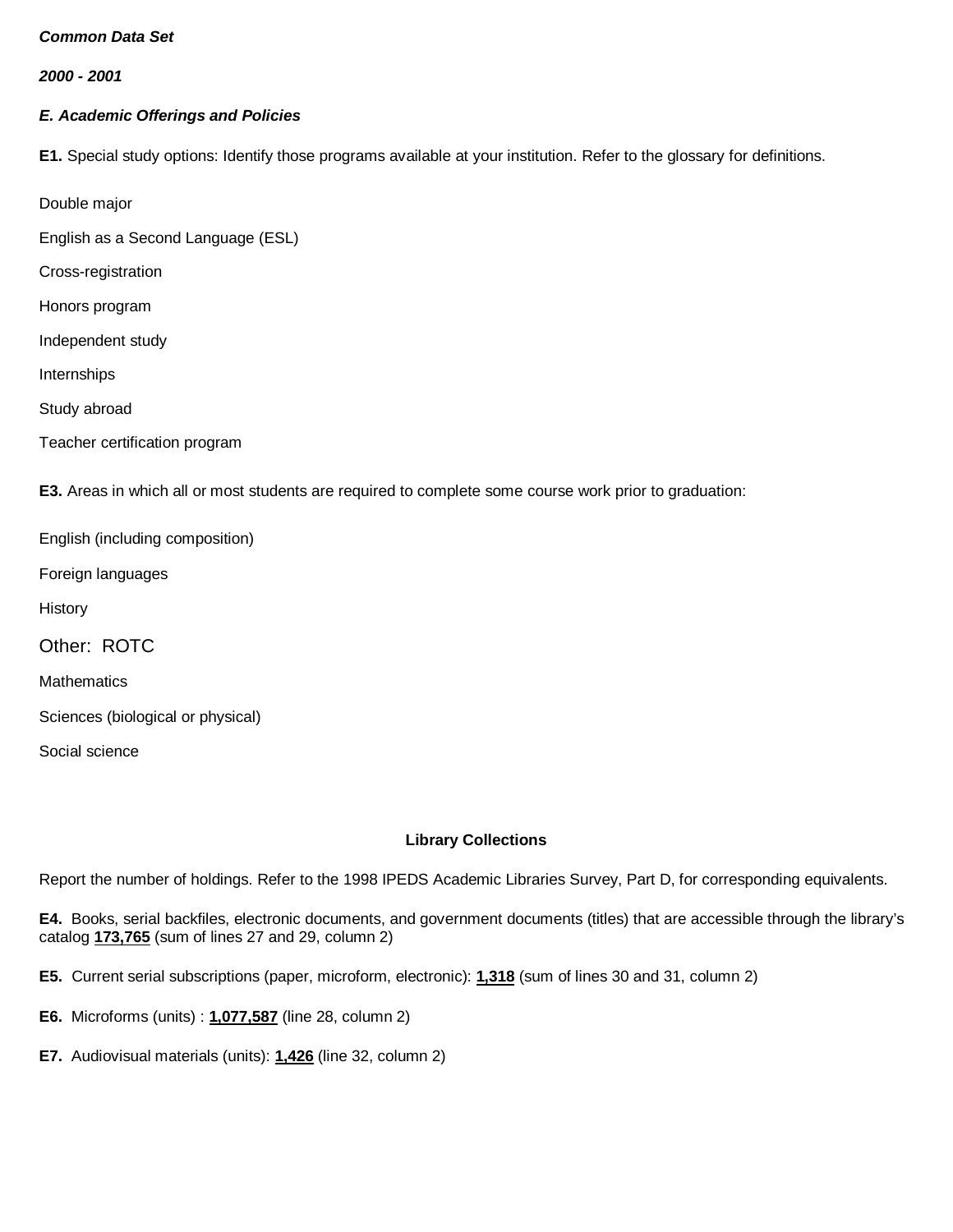*2000 - 2001*

# *F. Student Life*

**F1.** Percentages of first-time, first-year (freshman) students and all degree-seeking undergraduates enrolled in fall 2000 who fit the following categories:

|                                                                                 | First-time, first-year<br>(freshman) students | <b>Undergraduates</b> |
|---------------------------------------------------------------------------------|-----------------------------------------------|-----------------------|
| Percent who are from out of state (exclude international/nonresident<br>aliens) | 60.7%                                         | 50.0%                 |
| Percent of men who join fraternities                                            | N/A                                           | M/A                   |
| Percent of women who join sororities                                            | N/A                                           | N/A                   |
| Percent who live in college-owned, -operated, or -affiliated housing            | <u>100%</u>                                   | <u>100%</u>           |
| Percent who live off campus or commute                                          | N/A                                           | N/A                   |
| Percent of students age 25 and older                                            | 0.1%                                          | 5.5%                  |
| Average age of full-time students                                               | 18                                            | 20                    |
| Average age of all students (full- and part-time)                               | 18                                            | 20                    |

**F2.** Activities offered: Identify those programs available at your institution.

| Choral groups       | <b>Marching band</b>   | <b>Student government</b> |
|---------------------|------------------------|---------------------------|
| <b>Concert band</b> | <b>Music ensembles</b> | <b>Student newspaper</b>  |
| Drama/theater       | Pep band               | Yearbook                  |

**Literary magazine**

**F3.** ROTC (program offered in cooperation with Reserve Officers Training Corps)

Army ROTC is offered: **On campus.**

Naval ROTC is offered: **On campus.**

Air Force ROTC is offered: **On campus.**

**F4.** Housing: Check all types of college-owned, -operated, or -affiliated housing available for undergraduates at your institution. **Coed dorms**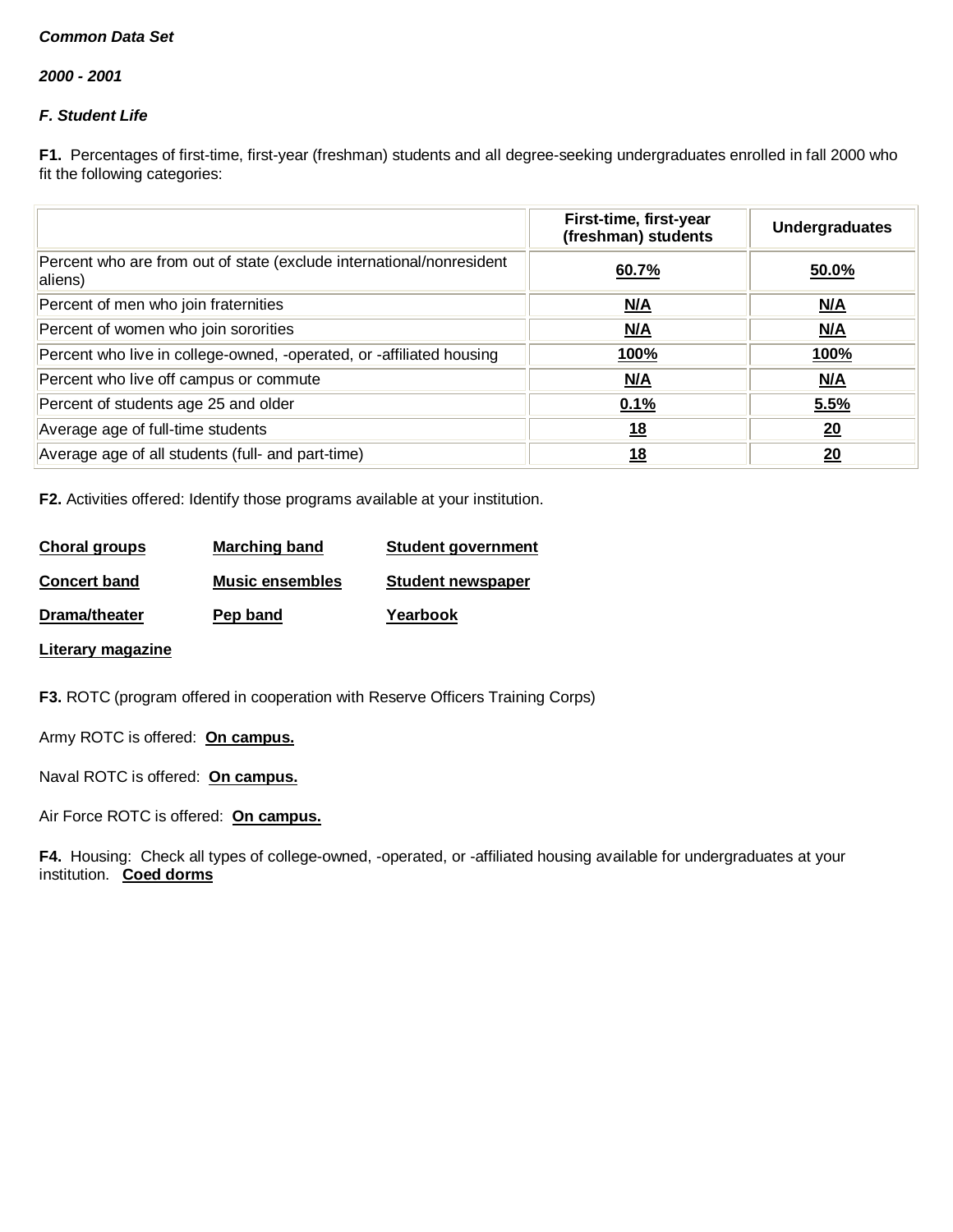*2000 - 2001*

#### *G. Annual Expenses*

Provide 2001-2002 academic year costs for the following categories that are applicable to your institution.

**G1.** Undergraduate full-time tuition, required fees, room and board:

List the typical tuition, required fees, and room and board for a full-time undergraduate student for the FULL 2001-2002 academic year. A full academic year refers to the period of time generally extending from September to June; usually equated to two semesters or trimesters, three quarters, or the period covered by a four-one-four plan. Room and board is defined as double occupancy and 19 meals per week or the maximum meal plan. Required fees include only charges that all full-time students must pay that are *not* included in tuition (e.g., registration, health, or activity fees.) Do *not* include optional fees (e.g., parking, laboratory use).

|                                         | <b>FIRST-YEAR</b> | <b>UNDERGRADUATES</b> |
|-----------------------------------------|-------------------|-----------------------|
| <b>Required Tuition &amp; Fees:</b>     |                   |                       |
| <b>PUBLIC INSTITUTIONS In-district:</b> | \$3,727           | \$3,727               |
| In-state (out-of-district):             | \$3,727           | \$3,727               |
| Out-of-state:                           | \$10,402          | \$10,402              |
| <b>NONRESIDENT ALIENS:</b>              | \$10,402          | \$10,402              |
|                                         |                   |                       |
| ROOM AND BOARD: (on-campus)             | \$4,525           | \$4,525               |

**Students in the Corps of Cadets are required to pay \$874 in fees unique to The Citadel which include laundry and dry cleaning charges and infirmary fees. In addition, freshmen pay a \$4,680 deposit and upperclassmen pay a \$1,420 deposit for uniforms, books, and supplies.**

**G2.** Number of credits per term a student can take for the stated full-time tuition **12 minimum**

**G3.** Do tuition and fees vary by year of study (e.g., sophomore, junior, senior)? **No**

**G5.** Provide the estimated expenses for a typical full-time undergraduate student: **Please see above.**

|                     | <b>Residents</b> | <b>Commuters (living at home)</b> | <b>Commuters (not living at home)</b> |
|---------------------|------------------|-----------------------------------|---------------------------------------|
| Books and supplies: |                  |                                   |                                       |
| Room only:          |                  |                                   |                                       |
| Board only:         |                  |                                   |                                       |
| Transportation:     |                  |                                   |                                       |
| Other expenses:     |                  |                                   |                                       |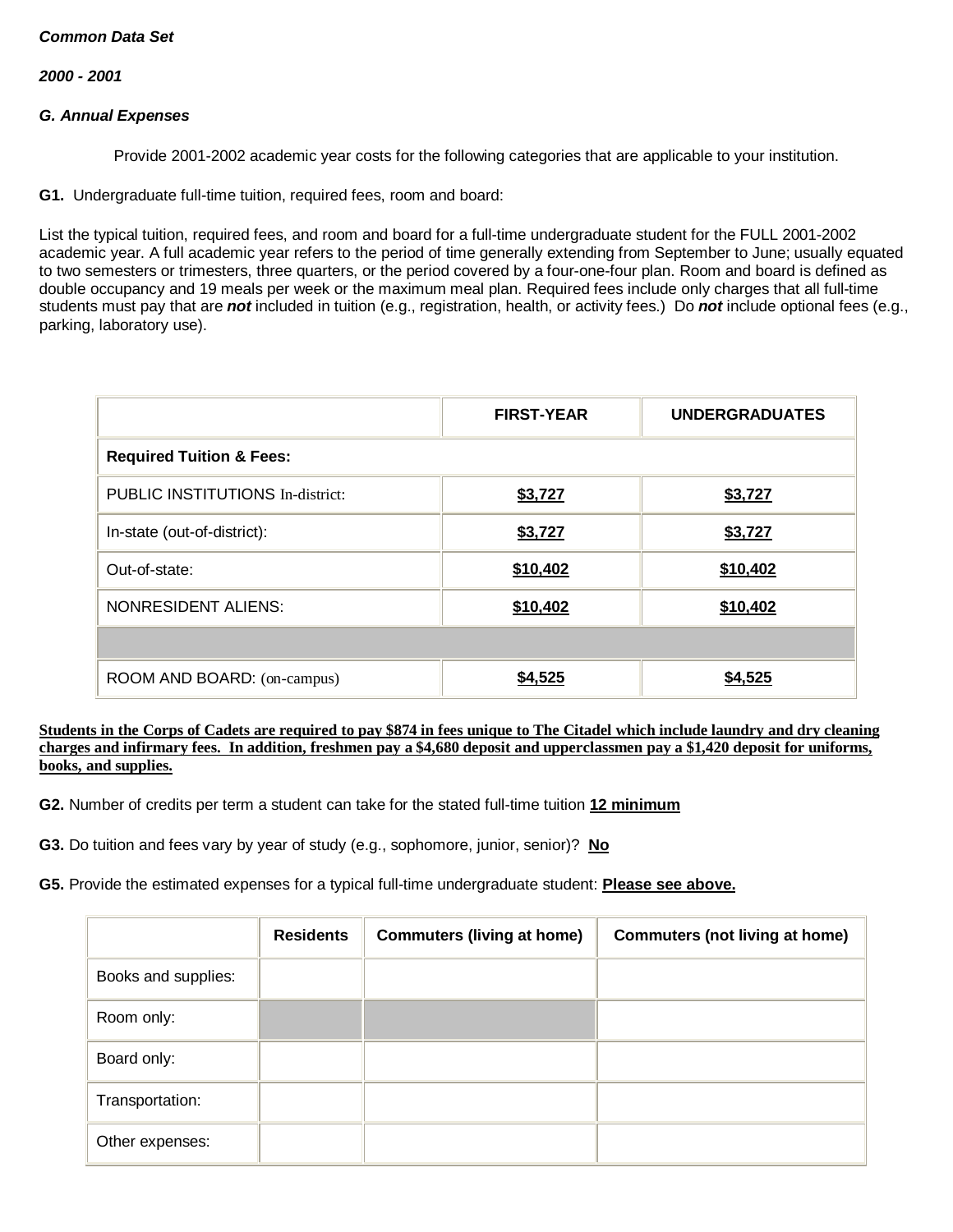# *2000 - 2001*

**G6.** Undergraduate per-credit-hour charges:

| PUBLIC INSTITUTIONS In-district: | \$141 |
|----------------------------------|-------|
| In-state (out-of-district):      | \$141 |
| Out-of-state:                    | \$285 |
| NONRESIDENT ALIENS:              | \$285 |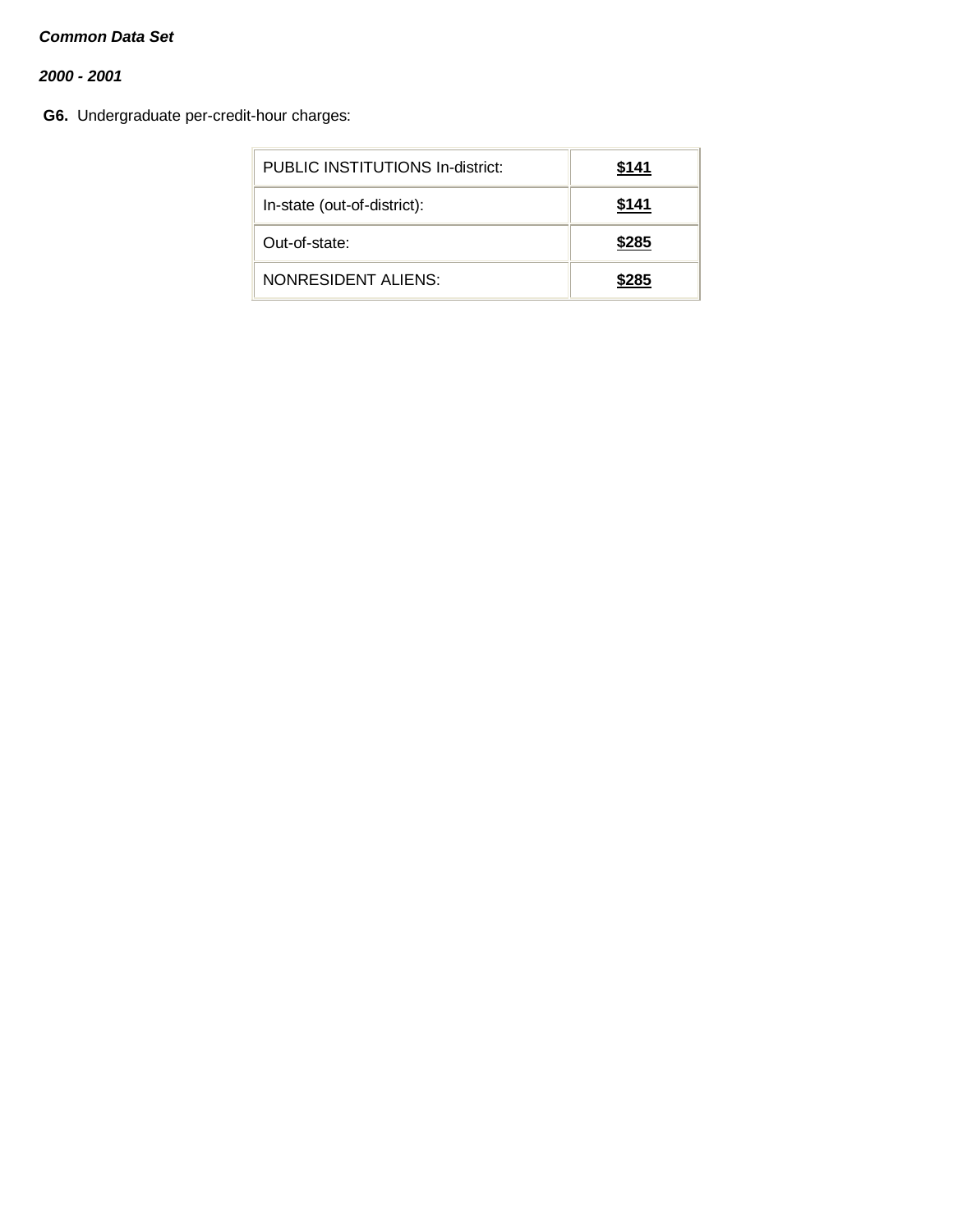# *H. Financial Aid*

#### **Aid Awarded to Enrolled Undergraduates**

**H1.** Enter total dollar amounts awarded to full-time and less than full-time degree-seeking undergraduates (using the same cohort reported in CDS Question B1, "total degree-seeking" undergraduates) in the following categories. Include aid awarded to international students (i.e., those not qualifying for federal aid). Aid that is non-need-based but that was used to meet need should be reported in the need-based aid columns. (For a suggested order of precedence in assigning categories of aid to cover need, see the entry for "non-need-based gift aid" on the last page of the definitions section.)

Indicate the academic year for which data are reported for items H1, H2, H2A, and H6 below:

|                                                                                                                                                                                           | Need-based | Non-need-based |
|-------------------------------------------------------------------------------------------------------------------------------------------------------------------------------------------|------------|----------------|
|                                                                                                                                                                                           | \$         | \$             |
| <b>Scholarships/Grants</b>                                                                                                                                                                |            |                |
| Federal                                                                                                                                                                                   | 661,904    |                |
| <b>State</b>                                                                                                                                                                              | 152,512    | 620,490        |
| Institutional (endowment, alumni, or other institutional<br>awards) and external funds awarded by the college<br>excluding athletic aid and tuition waivers (which are<br>reported below) |            |                |
| Scholarships/grants from external sources (e.g., Kiwanis,<br>National Merit) not awarded by the college                                                                                   | 0          | 220,777        |
| <b>Total Scholarships/Grants</b>                                                                                                                                                          | 814,416    | 841,267        |
| Self-Help                                                                                                                                                                                 |            |                |
| Student loans from all sources (excluding parent loans)                                                                                                                                   | 2,700,423  | 2,576,365      |
| Federal Work-Study                                                                                                                                                                        | 44,033     |                |
| State and other work-study/employment                                                                                                                                                     | 0          | $\overline{0}$ |
| <b>Total Self-Help</b>                                                                                                                                                                    | 2,744,456  | 2,576,365      |
| <b>Parent Loans</b>                                                                                                                                                                       |            | 3,695,364      |
| <b>Tuition Waivers</b>                                                                                                                                                                    |            | 134,592        |
| <b>Athletic Awards</b>                                                                                                                                                                    |            | 1,793,910      |

#### **2000-2001 estimated**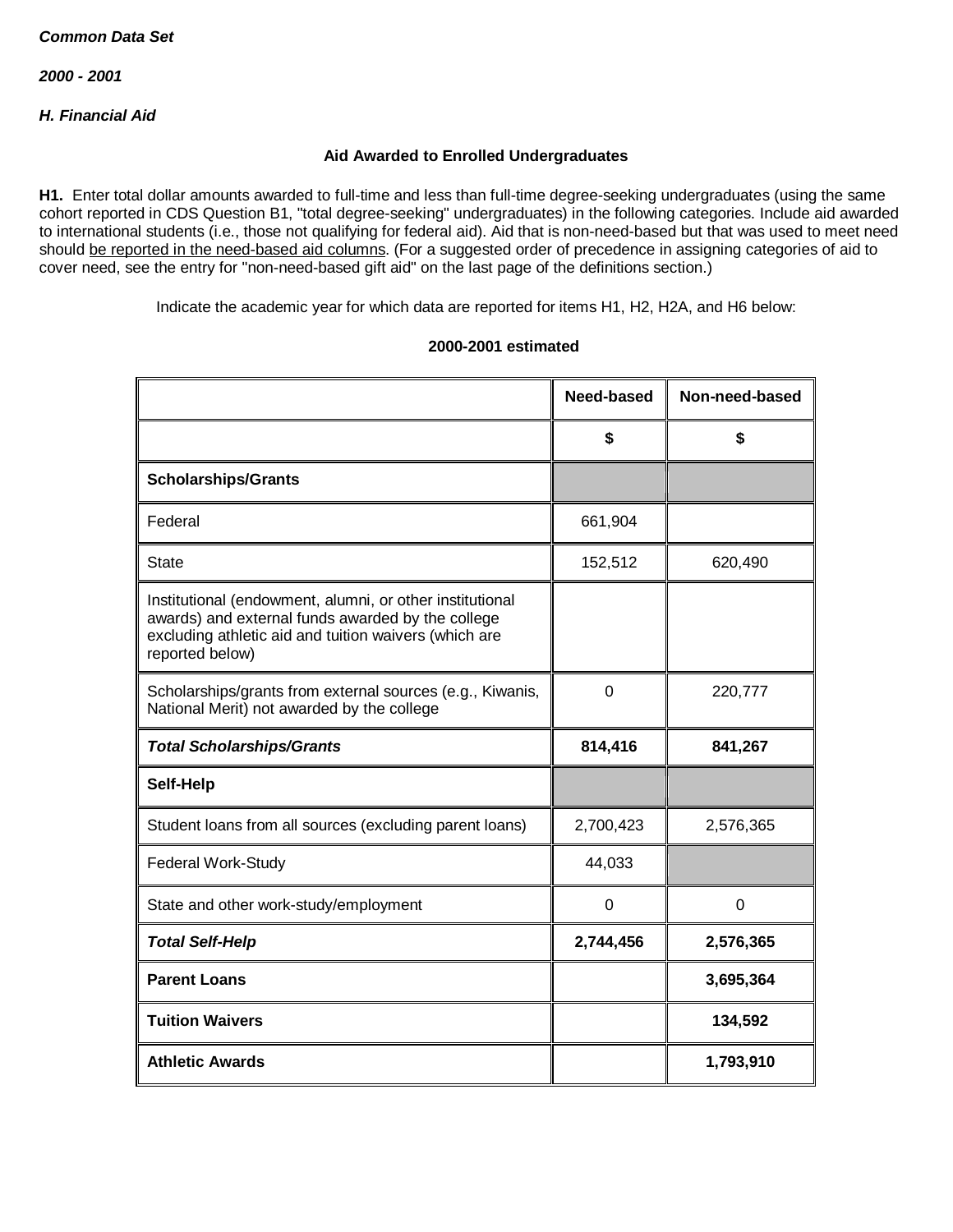#### *2000 - 2001*

**H2.** Number of Enrolled Students Receiving Aid: List the number of degree-seeking full-time and less-than-full-time undergraduates who applied for and received financial aid. Aid that is non-need-based but that was used to meet need should be counted as need-based aid. Numbers should reflect the cohort receiving the dollars reported in H1. Note: In the chart below, students may be counted in more than one row, and full-time freshmen should also be counted as full-time undergraduates.

|                                                                                                                                                                                                                              | <b>First-time</b><br><b>Full-time</b><br><b>Freshmen</b> | <b>Full-time</b><br>Undergrad<br>(Incl. Fresh) | <b>Less Than</b><br><b>Full-time</b><br><b>Undergrad</b> |
|------------------------------------------------------------------------------------------------------------------------------------------------------------------------------------------------------------------------------|----------------------------------------------------------|------------------------------------------------|----------------------------------------------------------|
| a) Number of degree-seeking undergraduate students (CDS Item B1 if<br>reporting on Fall 2000 cohort)                                                                                                                         | 553                                                      | 1,791                                          |                                                          |
| b) Number of students in line a who were financial aid applicants (include<br>applicants for all types of aid)                                                                                                               | 404                                                      | 1,071                                          |                                                          |
| c) Number of students in line b who were determined to have financial need                                                                                                                                                   | 258                                                      | 834                                            |                                                          |
| d) Number of students in line c who received any financial aid                                                                                                                                                               | 250                                                      | 807                                            |                                                          |
| e) Number of students in line d who received any need-based gift aid                                                                                                                                                         | 182                                                      | 602                                            |                                                          |
| f) Number of students in line d who received any need-based self-help aid                                                                                                                                                    | 191                                                      | 473                                            |                                                          |
| g) Number of students in line d who received any non-need-based gift aid                                                                                                                                                     | 212                                                      | 537                                            |                                                          |
| h) Number of students in line d whose need was fully met (exclude PLUS<br>loans, unsubsidized loans, and private alternative loans)                                                                                          | 60                                                       | 183                                            |                                                          |
| i) On average, the percentage of need that was met of students who received<br>any need-based aid. Exclude any resources that were awarded to replace EFC<br>(PLUS loans, unsubsidized loans, and private alternative loans) | 71%                                                      | 73%                                            |                                                          |
| j) The average financial aid package of those in line d. Exclude any resources<br>that were awarded to replace EFC (PLUS loans, unsubsidized loans, and<br>private alternative loans)                                        | \$6,908                                                  | \$7,209                                        |                                                          |
| k) Average need-based gift award of those in line e                                                                                                                                                                          | \$7,623                                                  | \$7,447                                        |                                                          |
| I) Average need-based self-help award (excluding PLUS loans, unsubsidized<br>loans, and private alternative loans) of those in line f                                                                                        | \$2,665                                                  | \$3,519                                        |                                                          |
| m) Average need-based loan (excluding PLUS loans, unsubsidized loans, and<br>private alternative loans) of those in line f who received a need-based loan                                                                    | \$2,543                                                  | \$3,202                                        |                                                          |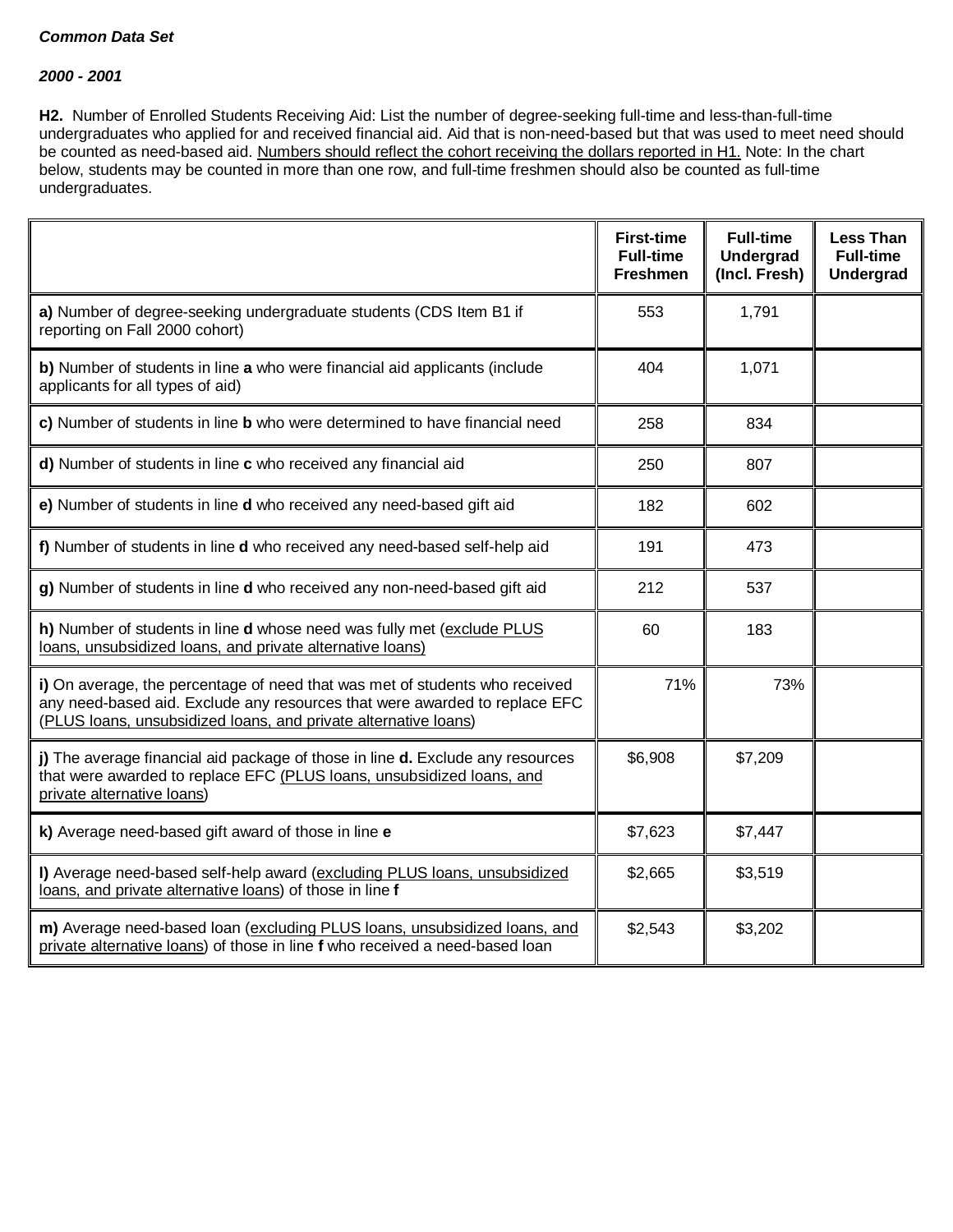#### *2000 - 2001*

**H2A.** Number of Enrolled Students Receiving Non-need-based Grants and Scholarships: List the number of degree-seeking full-time and less-than-full-time undergraduates who had no financial need and who received non-need-based gift aid. Numbers should reflect the cohort receiving the dollars reported in H1. Note: In the chart below, students may be counted in more than one row, and full-time freshmen should also be counted as full-time undergraduates.

|                                                                                                                                                                         | <b>First-time</b><br><b>Full-time</b><br><b>Freshmen</b> | <b>Full-time</b><br>Undergrad<br>(Incl. Fresh) | <b>Less Than</b><br><b>Full-time</b><br><b>Undergrad</b> |
|-------------------------------------------------------------------------------------------------------------------------------------------------------------------------|----------------------------------------------------------|------------------------------------------------|----------------------------------------------------------|
| n) Number of students in line a who had no financial need and who received<br>non-need-based gift aid (exclude those receiving athletic awards and tuition<br>benefits) | 120                                                      | 149                                            |                                                          |
| o) Average dollar amount of non-need-based gift aid awarded to students in<br>line <b>n</b>                                                                             | \$5,701                                                  | \$2.554                                        |                                                          |
| p) Number of students in line a who received a non-need-based athletic grant<br>or scholarship                                                                          | 52                                                       | 157                                            |                                                          |
| q) Average dollar amount of non-need-based athletic grants and scholarships<br>awarded to students in line p                                                            | \$10,435                                                 | \$9,048                                        |                                                          |

**H3:** Which needs-analysis methodology does your institution use in awarding institutional aid?

## **Federal methodology (FM)**

**H4.** Percent of the 2000 undergraduate class who graduated between July 1, 1999 and June 30, 2000 and borrowed through any loan programs (federal, state, subsidized, unsubsidized, private, etc.; exclude parent loans). Include only students who borrowed while enrolled at your institution. **48 %**

**H5.** Average per-borrower cumulative undergraduate indebtedness of those in line H4. Do not include money borrowed at other institutions: **\$11,400**

## **Aid to Undergraduate Degree-seeking Nonresident Aliens**

(Note: Report numbers and dollar amounts for the same academic year checked in item H1.)

**H6.** Indicate your institution's policy regarding financial aid for undergraduate degree-seeking nonresident aliens: **Collegeadministered non-need-based financial aid is available**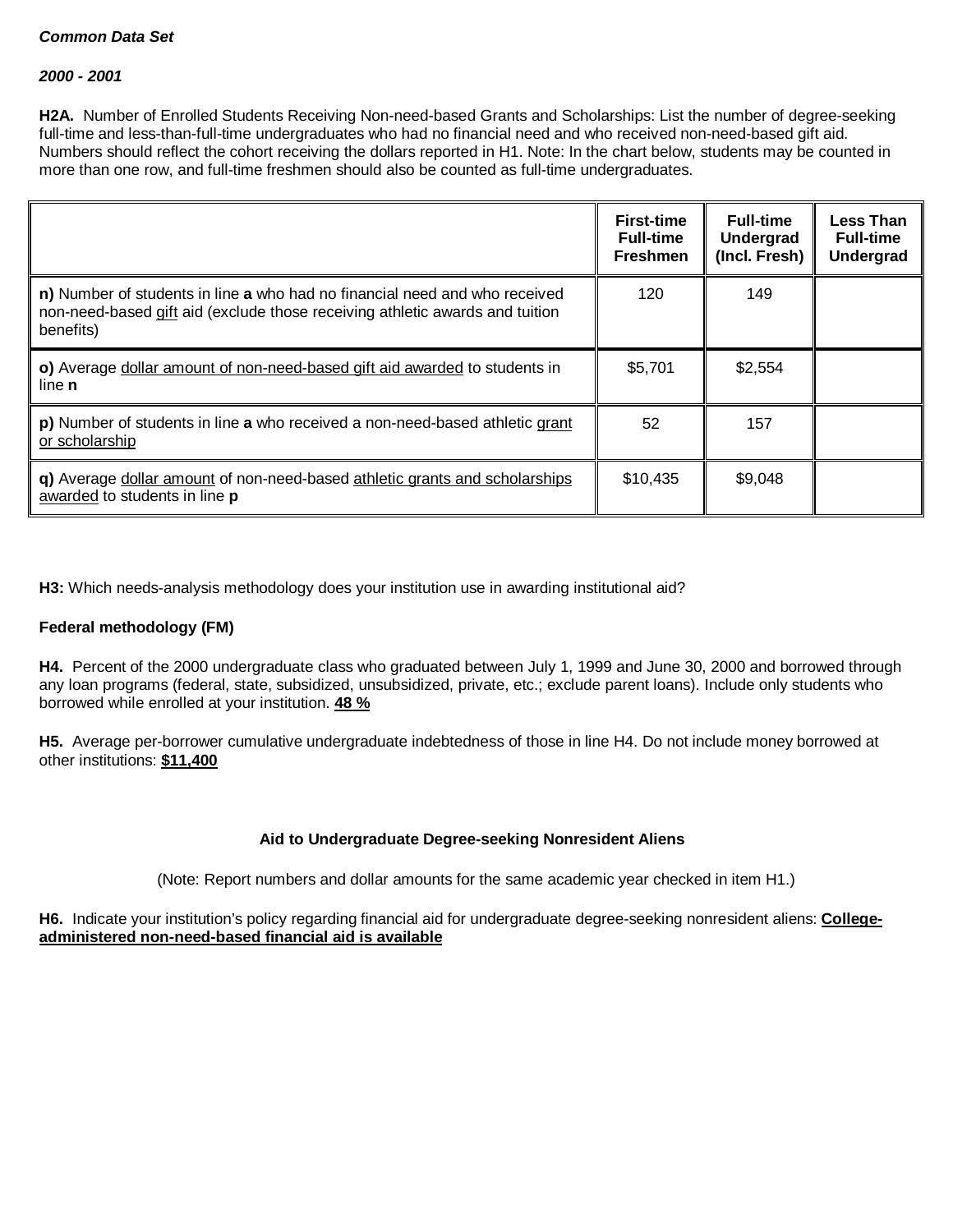*2000 - 2001*

#### **Process for First-Year/Freshman Students**

- **H7.** Check off all financial aid forms domestic first-year (freshman) financial aid applicants must submit: **FAFSA**
- **H8.** Check off all financial aid forms nonresident alien first-year financial aid applicants must submit:
- **H9.** Indicate filing dates for first-year (freshman) students: **March 15**
- **H10.** Indicate notification dates for first-year (freshman) students (answer a or b):
- Students notified on or about (date): **April 1**

**H11.** Indicate reply dates: **Students must reply within 2 weeks of notification.**

## **Types of Aid Available**

Please check off all types of aid available to undergraduates at your institution:

**H12.** Loans

# **FEDERAL DIRECT STUDENT LOAN PROGRAM (DIRECT LOAN):**

**Direct Subsidized Stafford Loans**

**Direct Unsubsidized Stafford Loans**

**Direct PLUS Loans**

## **Federal Perkins Loans**

# **College/university loans from institutional funds**

**H13.** Scholarships and Grants

## **Need-based:**

**Federal Pell**

**SEOG**

**State scholarships/grants**

**Private scholarships**

**College/university gift aid from institutional funds**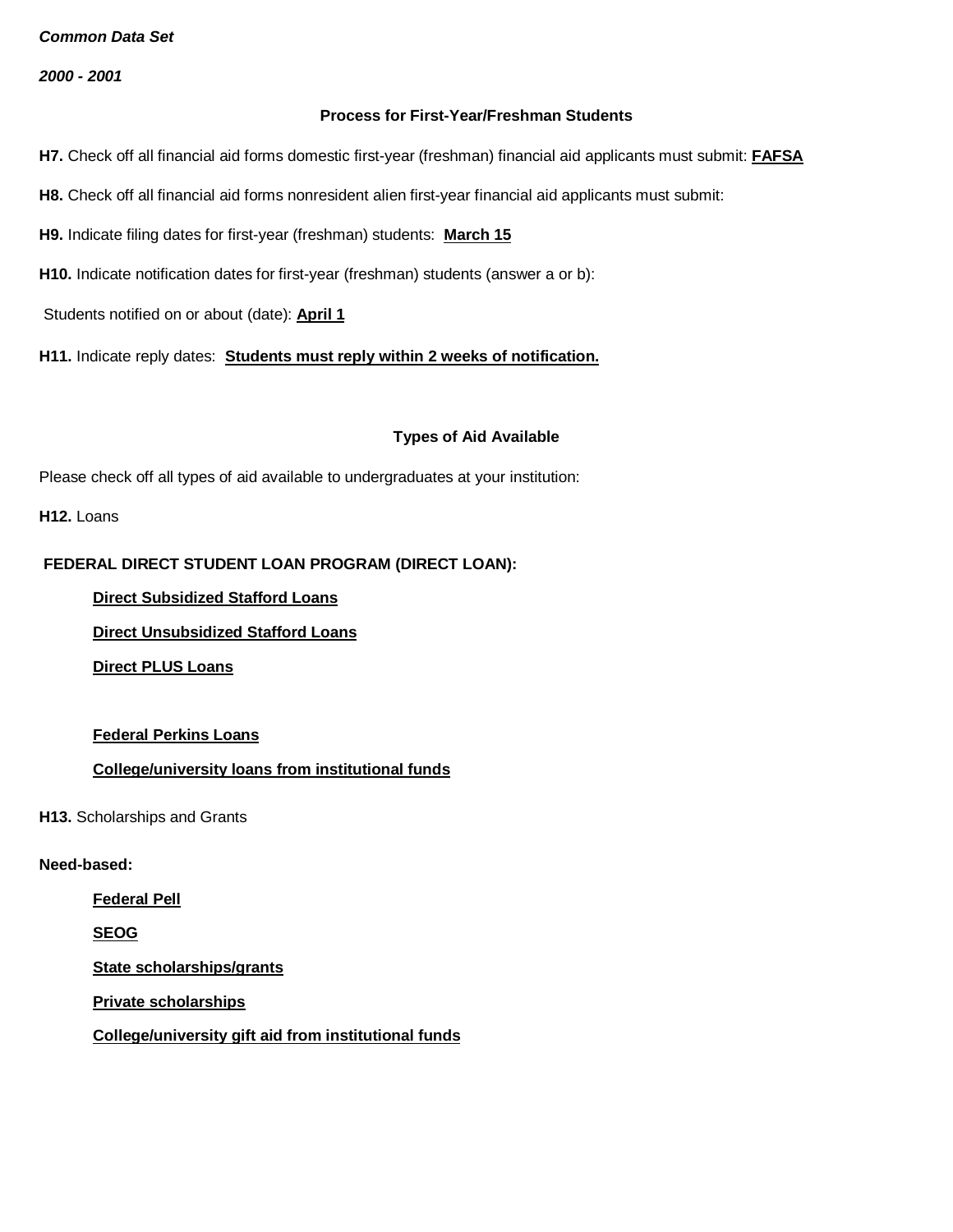# *2000 - 2001*

**H14.** Check off criteria used in awarding institutional aid. Check all that apply.

| Non-need      | Need-based |                    | Non-need | Need-based |                          |
|---------------|------------|--------------------|----------|------------|--------------------------|
| v<br><u>Δ</u> |            | Academics          | v<br>Λ   |            | Leadership               |
| v<br><u>Δ</u> |            | Alumni affiliation |          |            | Minority status          |
|               |            | Art                | χ        |            | Music/drama              |
| v<br><u>л</u> |            | Athletics          |          |            | Religious affiliation    |
|               |            | Job skills         | Λ        | <u>x</u>   | State/district residency |
| <u>^</u>      |            | <b>ROTC</b>        |          |            |                          |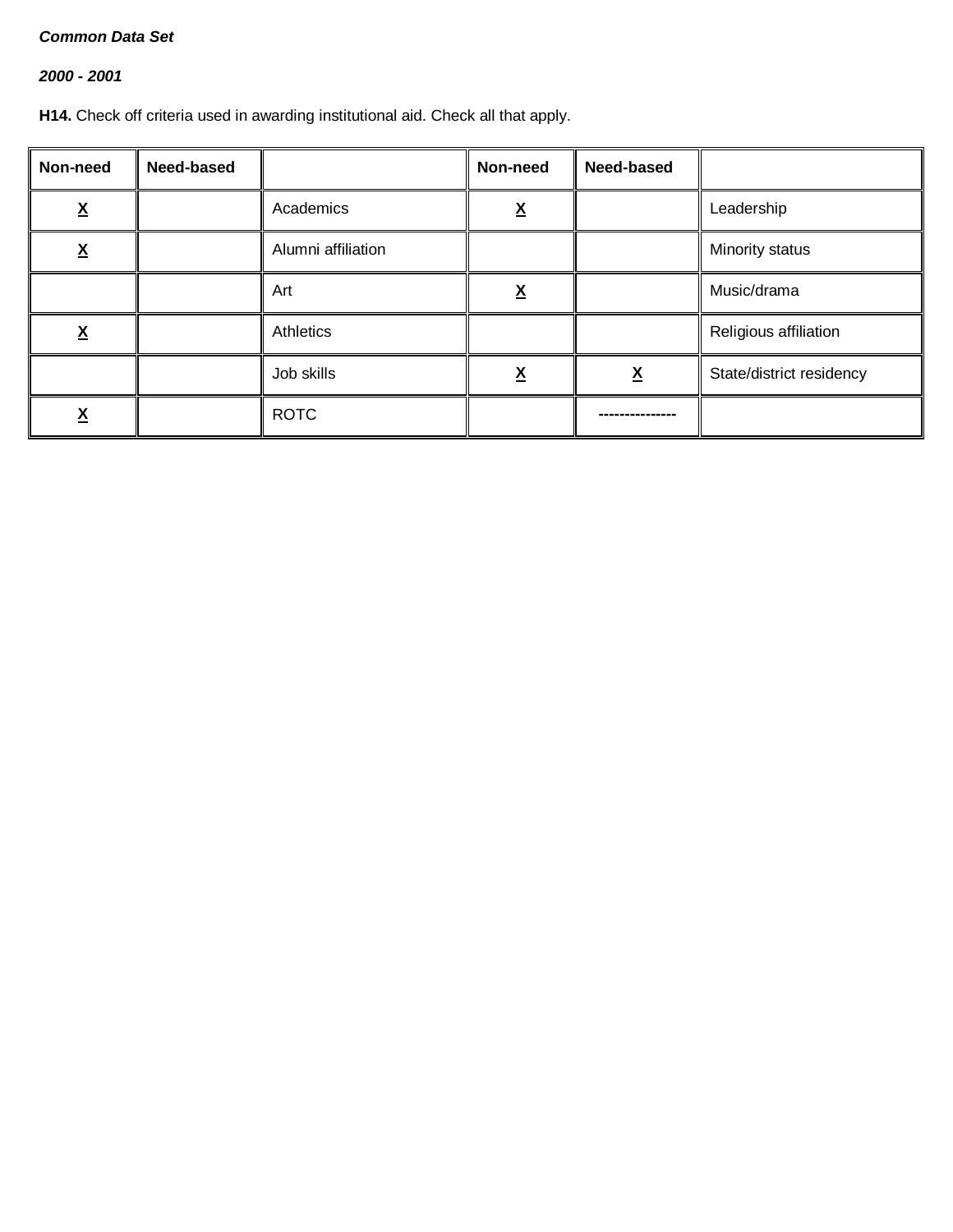*2000 - 2001*

# *I. Instructional Faculty and Class Size*

**1.** Please report number of instructional faculty members in each category for Fall 2000.

|                                                                                                                     | <b>Full-time</b>        | Part-time               | Total                   |
|---------------------------------------------------------------------------------------------------------------------|-------------------------|-------------------------|-------------------------|
| a.) Total number of instructional faculty                                                                           | <u> 141</u>             | 45                      | <u>186</u>              |
| b.) Total number who are members of<br>minority groups                                                              | <u>10</u>               | $\overline{2}$          | <u>12</u>               |
| c.) Total number who are women                                                                                      | 34                      | <u>18</u>               | 52                      |
| d.) Total number who are men                                                                                        | 107                     | 27                      | <u>134</u>              |
| e.) Total number who are nonresident<br>aliens (international)                                                      | $\overline{\mathbf{0}}$ | $\overline{\mathbf{0}}$ | $\overline{\mathbf{0}}$ |
| f.) Total number with doctorate, first<br>professional, or other terminal degree                                    | <u> 135</u>             | 20                      | <u>155</u>              |
| g.) Total number whose highest degree is<br>a master's but not a terminal master's                                  | $6\overline{6}$         | 22                      | 28                      |
| h.) Total number whose highest degree is<br>a bachelor's                                                            | $\overline{\mathbf{0}}$ | $\overline{3}$          | $\overline{3}$          |
| i.) Total number whose highest degree is<br>unknown or other (Note: Items f, g, h, and<br>i must sum up to item a.) | <u>0</u>                | $\overline{\mathbf{0}}$ | <u>0</u>                |

## **2.** Student to Faculty Ratio

Report the Fall 2000 ratio of full-time equivalent students (full-time plus 1/3 part time) to full-time equivalent instructional faculty (full time plus 1/3 part time). In the ratio calculations, exclude both faculty and students in stand-alone graduate or professional programs such as medicine, law, veterinary, dentistry, social work, business, or public health in which faculty teach virtually only graduate level students. Do not count undergraduate or graduate student teaching assistants as faculty.

Fall 2000 Student to Faculty ratio: **15** to 1.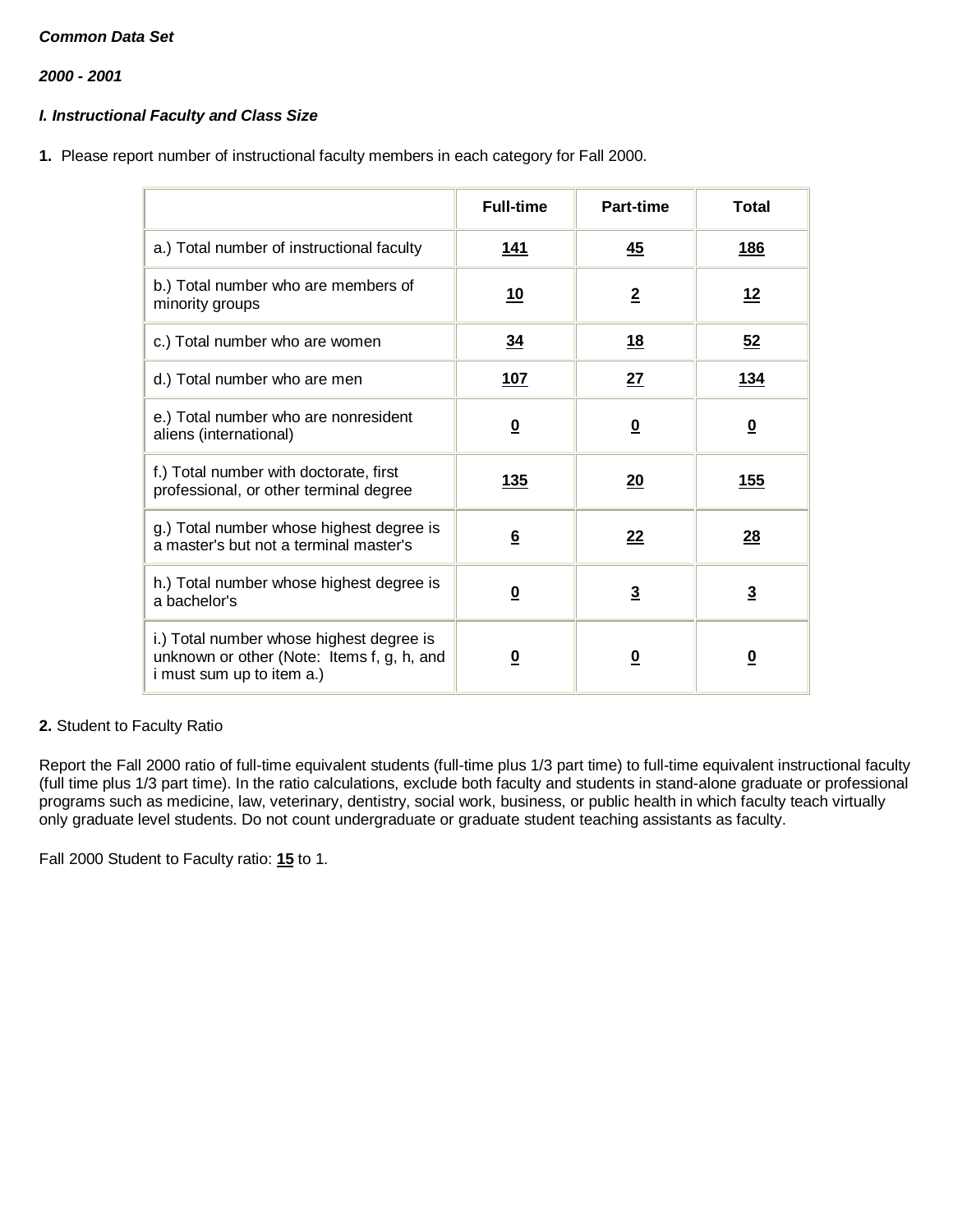#### *2000 - 2001*

#### **3.** Undergraduate Class Size

In the table below, please use the following definitions to report information about the size of classes and class sections offered in the Fall 2000 term.

*Class Sections:* A class section is an organized course offered for credit, identified by discipline and number, meeting at a stated time or times in a classroom or similar setting, and not a subsection such as a laboratory or discussion session. Undergraduate class sections are defined as any sections in which at least one degree-seeking undergraduate student is enrolled for credit. Exclude distance learning classes and noncredit classes and individual instruction such as dissertation or thesis research, music instruction, or one-to-one readings. Exclude students in independent study, co-operative programs, internships, foreign language taped tutor sessions, practicums, and all students in one-on-one classes. Each class section should be counted only once and should not be duplicated because of course catalog cross-listings.

*Class Subsections:* A class subsection includes any subsection of a course, such as laboratory, recitation, and discussion subsections that are supplementary in nature and are scheduled to meet separately from the lecture portion of the course. Undergraduate subsections are defined as any subsections of courses in which degree-seeking undergraduate students enrolled for credit. As above, exclude noncredit classes and individual instruction such as dissertation or thesis research, music instruction, or one-to-one readings. Each class subsection should be counted only once and should not be duplicated because of cross-listings.

Using the above definitions, please report for each of the following class-size intervals the number of *class sections* and *class subsections* offered in Fall 2000. For example, a lecture class with 800 students who met at another time in 40 separate labs with 20 students should be counted once in the "100+" column in the class section column and 40 times under the "20-29" column of the class subsections table.

#### **Number of Class Sections with Undergraduates Enrolled**

|                                      | $2 - 9$ | $10 - 19$  | 20-29 | 30-39            | 40-49                    | 50-99                   | $100+$   | Total |
|--------------------------------------|---------|------------|-------|------------------|--------------------------|-------------------------|----------|-------|
| <b>CLASS</b><br><b>SECTIONS</b>      | 92      | <u>144</u> | 208   | $\underline{96}$ | <u>8</u>                 | <u>13</u>               | <u>0</u> | 561   |
|                                      | $2 - 9$ | $10 - 19$  | 20-29 | 30-39            | 40-49                    | 50-99                   | $100+$   | Total |
| <b>CLASS SUB-</b><br><b>SECTIONS</b> | 20      | 49         | 44    | $\overline{2}$   | $\underline{\mathbf{0}}$ | $\overline{\mathbf{0}}$ | <u>0</u> | 115   |

#### **Undergraduate Class Size (provide numbers)**